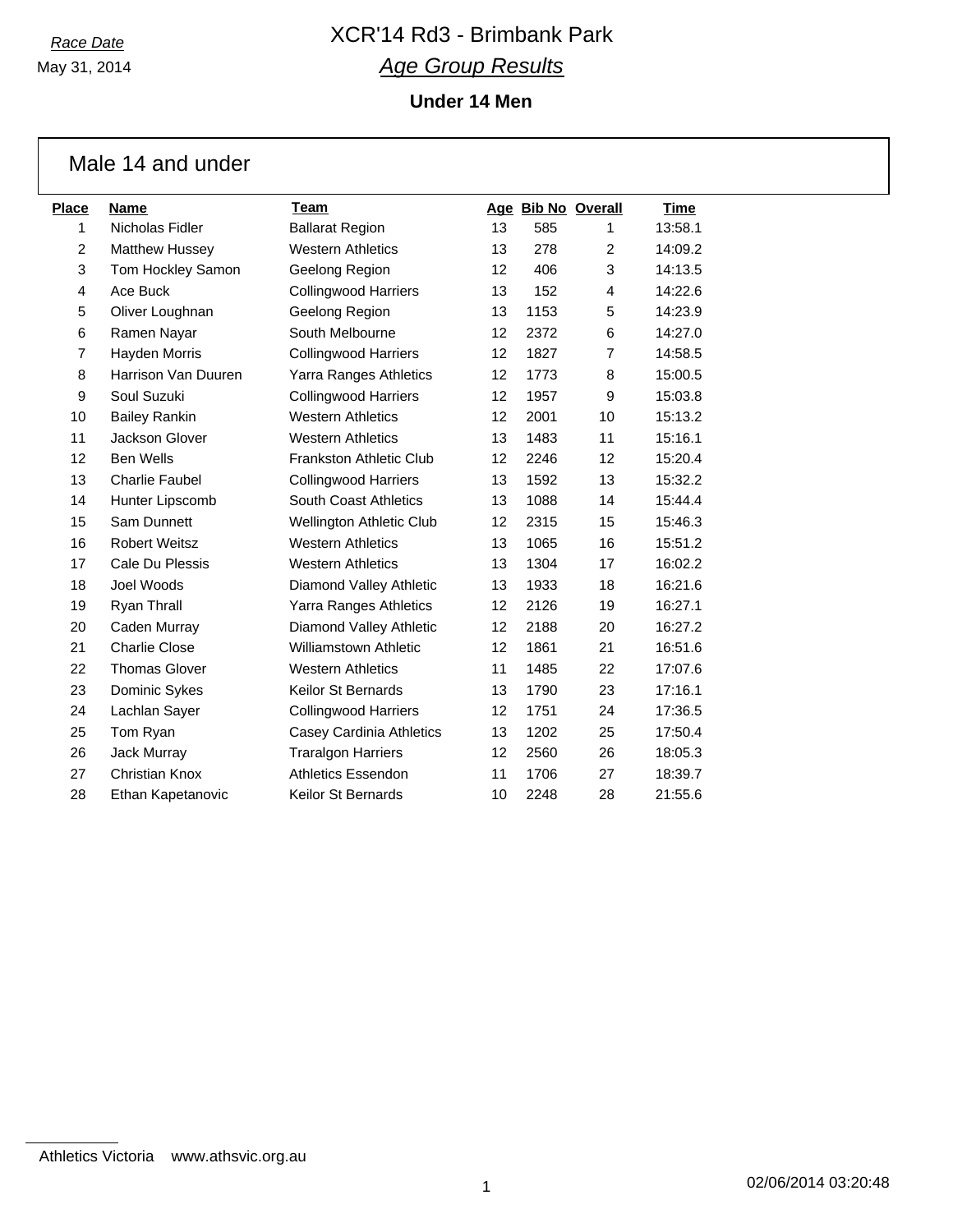May 31, 2014

# *Race Date* XCR'14 Rd3 - Brimbank Park *Age Group Results*

## **Under 14 Women**

| <b>Place</b>   | <b>Name</b>              | Team                            |                   | Age Bib No Overall |                | <b>Time</b> |
|----------------|--------------------------|---------------------------------|-------------------|--------------------|----------------|-------------|
| 1              | Lily Peacock             | Yarra Ranges Athletics          | 13                | 1772               | 1              | 14:25.6     |
| $\overline{2}$ | Molly Gallagher          | Athletics Essendon              | 13                | 255                | $\overline{2}$ | 14:50.3     |
| 3              | Sophie McMinimee         | <b>Western Athletics</b>        | 13                | 283                | 3              | 14:52.1     |
| 4              | Amy Canavan              | <b>Ballarat Region</b>          | 12 <sup>2</sup>   | 1882               | 4              | 15:16.6     |
| 5              | Amy Cornell              | <b>Collingwood Harriers</b>     | 13                | 1838               | 5              | 15:27.7     |
| 6              | <b>Brooke Mullins</b>    | Yarra Ranges Athletics          | 13                | 2350               | 6              | 15:34.7     |
| $\overline{7}$ | Erika Allen              | Wellington Athletic Club        | 13                | 2312               | $\overline{7}$ | 15:35.0     |
| 8              | <b>Rebecca Waters</b>    | Geelong Region                  | 13                | 405                | 8              | 15:37.5     |
| 9              | Georgia Muller           | <b>Western Athletics</b>        | 11                | 1565               | 9              | 15:53.3     |
| 10             | Emma Mahon               | Geelong Region                  | 11                | 2416               | 10             | 15:57.8     |
| 11             | Lucy Leutchford          | <b>Collingwood Harriers</b>     | 12                | 1402               | 11             | 16:02.7     |
| 12             | Sunshine Spencer         | <b>Collingwood Harriers</b>     | 12                | 2208               | 12             | 16:19.9     |
| 13             | Karolina Czajkowski      | Invitational                    | 13                | 7410               | 13             | 16:26.6     |
| 14             | Ruby Dixon               | Yarra Ranges Athletics          | $12 \overline{ }$ | 1785               | 14             | 16:26.7     |
| 15             | <b>Brooklyn Utber</b>    | <b>Western Athletics</b>        | 12                | 1079               | 15             | 17:16.2     |
| 16             | Bethany Dean             | Geelong Region                  | 10                | 1941               | 16             | 17:19.9     |
| 17             | <b>Rhiannon Matthews</b> | Keilor St Bernards              | 13                | 1698               | 17             | 17:20.1     |
| 18             | Isabelle Brugliera       | Diamond Valley Athletic         | $12 \overline{ }$ | 2714               | 18             | 17:22.3     |
| 19             | Erica Butera             | Diamond Valley Athletic         | 10                | 1648               | 19             | 18:27.2     |
| 20             | <b>Emily Williams</b>    | <b>Ballarat Region</b>          | $12 \overline{ }$ | 1235               | 20             | 18:55.2     |
| 21             | Ashley Tonelli           | <b>Keilor St Bernards</b>       | 10                | 1468               | 21             | 19:00.8     |
| 22             | Mia Fuller               | Geelong Region                  | 10                | 2211               | 22             | 19:43.0     |
| 23             | Jamie Tonelli            | Keilor St Bernards              | $12 \overline{ }$ | 1470               | 23             | 20:20.3     |
| 24             | Olivia Allen             | <b>Wellington Athletic Club</b> | 11                | 2313               | 24             | 20:21.1     |
| 25             | Lee Taylor               | Yarra Ranges Athletics          | 13                | 2207               | 25             | 20:37.5     |
| 26             | Isla Holmes-Henley       | Geelong Region                  | 9                 | 2209               | 26             | 22:38.2     |
| 27             | Sophie Coleman           | Geelong Region                  | 10                | 1005               | 27             | 22:38.5     |

### Female 14 and under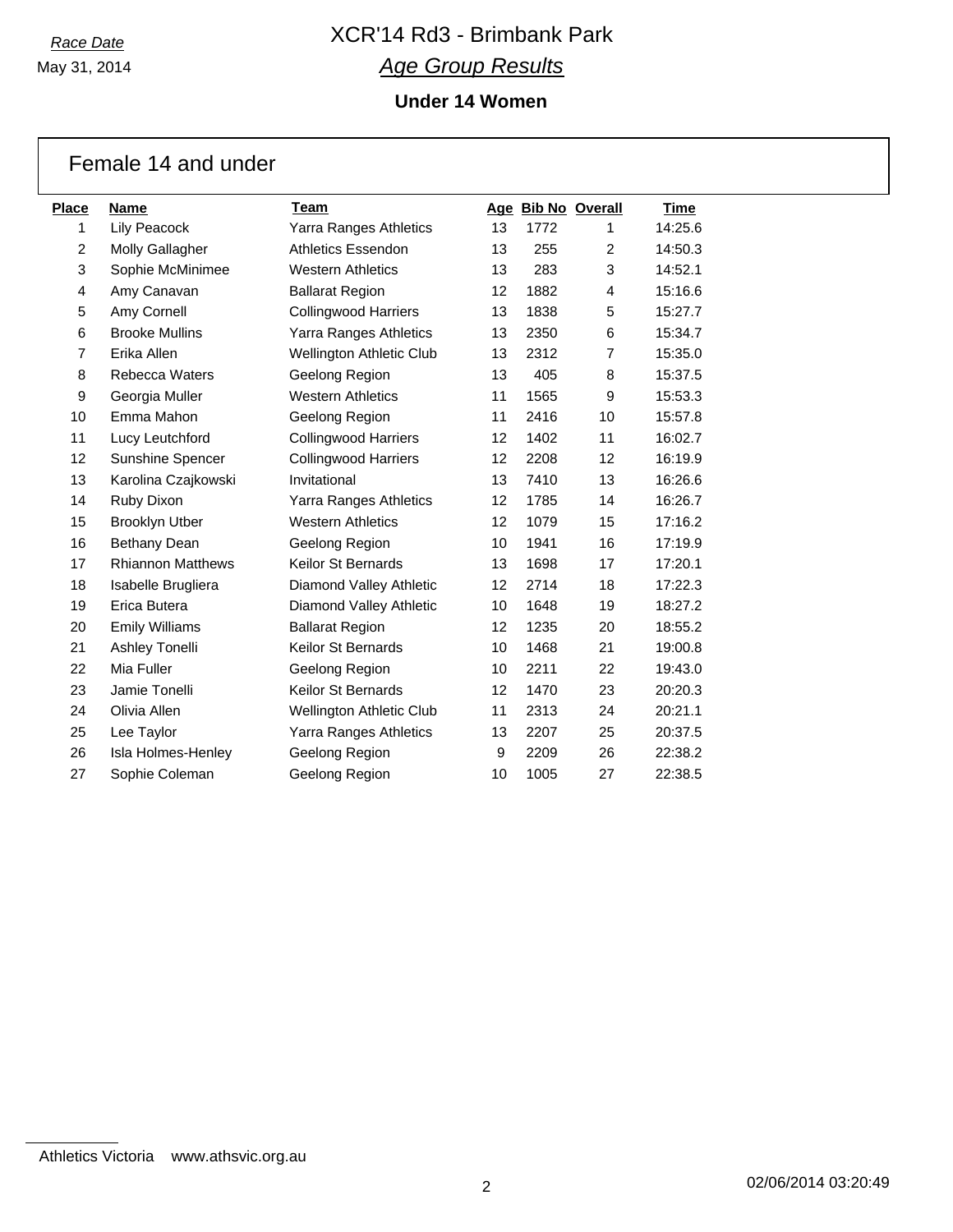May 31, 2014

Female 20 and under

# *Race Date* XCR'14 Rd3 - Brimbank Park *Age Group Results*

## **Under 20 Women**

| <b>Place</b>   | Name                     | Team                            | Age |      | <b>Bib No Overall</b> | Time    |
|----------------|--------------------------|---------------------------------|-----|------|-----------------------|---------|
| 1              | Molly Tilbrook           | <b>Box Hill Athletic Club</b>   | 19  | 1594 | 1                     | 14:16.5 |
| $\overline{2}$ | Kaitlyn Egan             | <b>Frankston Athletic Club</b>  | 19  | 2140 | $\overline{2}$        | 14:28.6 |
| 3              | <b>Courtney Scott</b>    | <b>Ballarat Region</b>          | 19  | 107  | 3                     | 14:29.8 |
| 4              | Claudia Verstraten       | Geelong Region                  | 18  | 308  | 4                     | 14:32.0 |
| 5              | Kayla Cheasley           | <b>Frankston Athletic Club</b>  | 17  | 187  | 5                     | 14:47.7 |
| 6              | Katie Gamble             | Doncaster Athletic Club         | 18  | 1476 | 6                     | 15:06.2 |
| $\overline{7}$ | Louise Wood              | <b>Ballarat Region</b>          | 19  | 550  | $\overline{7}$        | 15:18.8 |
| 8              | Claire Hodgart           | <b>Western Athletics</b>        | 18  | 162  | 8                     | 15:34.7 |
| 9              | Meg Stevenson            | <b>Melbourne University</b>     | 19  | 2026 | 9                     | 15:55.0 |
| 10             | Ashlee Diston            | <b>Ballarat Region</b>          | 18  | 1902 | 10                    | 16:23.3 |
| 11             | Natalya Hall-Dekleva     | <b>Ballarat Region</b>          | 15  | 584  | 11                    | 16:25.6 |
| 12             | Julia Atkins             | <b>Glenhuntly Athletic Club</b> | 18  | 1272 | 12                    | 16:52.1 |
| 13             | Molly Irvine             | <b>Traralgon Harriers</b>       | 18  | 1444 | 13                    | 16:54.2 |
| 14             | <b>Gabrielle Grech</b>   | Mornington Peninsula            | 19  | 2124 | 14                    | 17:19.8 |
| 15             | Lily Bigley              | <b>Williamstown Athletic</b>    | 18  | 1860 | 15                    | 17:20.1 |
| 16             | <b>Brigette Mercaldi</b> | <b>Williamstown Athletic</b>    | 18  | 2570 | 16                    | 17:44.5 |
| 17             | Stephanie Higham         | <b>Athletics Essendon</b>       | 18  | 1873 | 17                    | 18:06.5 |
| 18             | Amelia Savige            | <b>Box Hill Athletic Club</b>   | 19  | 2168 | 18                    | 18:20.7 |
| 19             | Hayley Burke             | <b>Western Athletics</b>        | 18  | 1885 | 19                    | 19:19.6 |
| 20             | Jmara Hockley Samon      | Geelong Region                  | 19  | 1760 | 20                    | 19:41.1 |
| 21             | Alana Leonard            | <b>Western Athletics</b>        | 16  | 1360 | 21                    | 21:04.0 |
| 22             | Emilie Harrison          | Yarra Ranges Athletics          | 18  | 2532 | 22                    | 22:16.3 |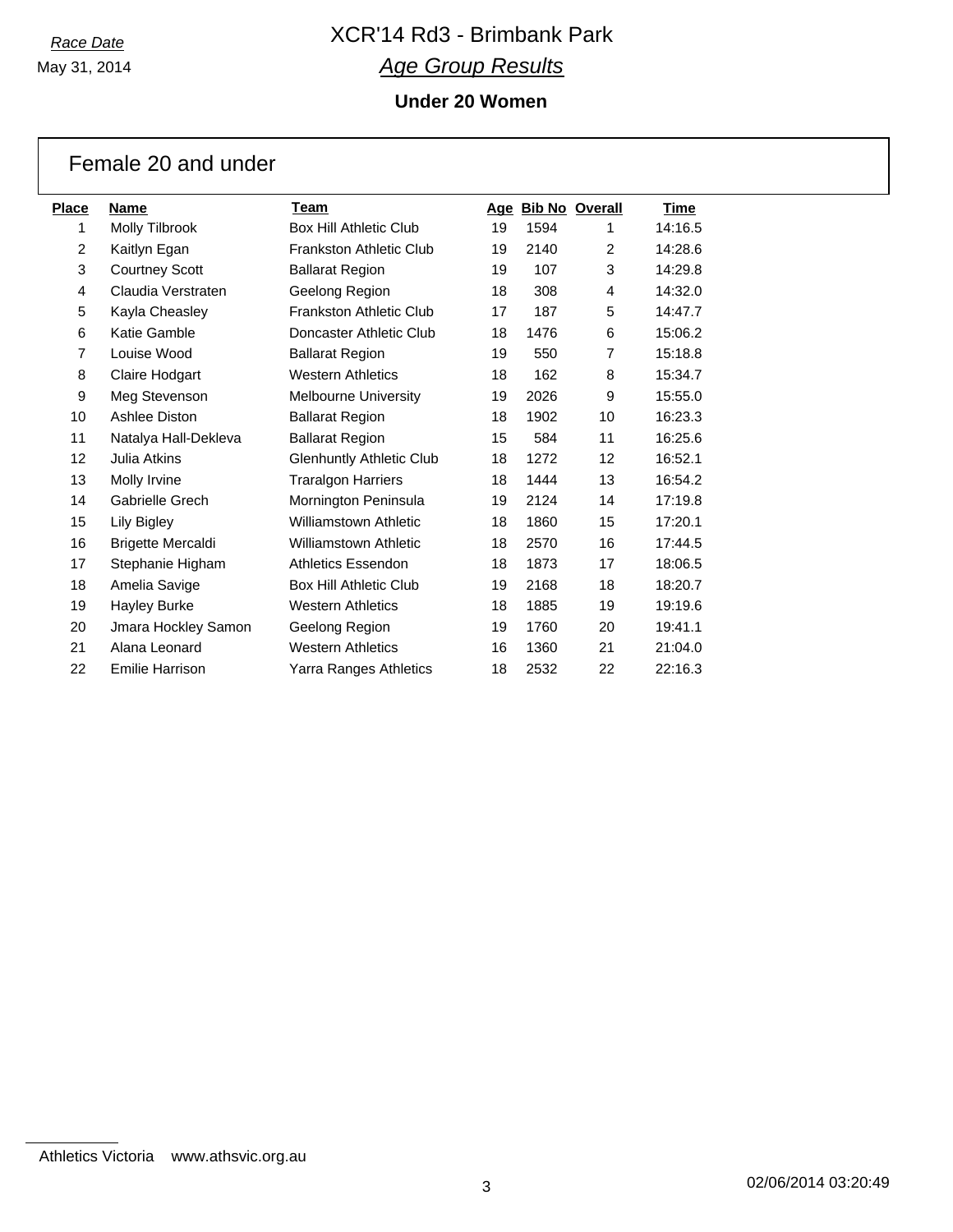# *Race Date* XCR'14 Rd3 - Brimbank Park *Overall Finish List*

### **Under 16 Men**

| <b>Overall</b> | <b>Name</b>              | <b>Team</b>                   | <b>Bib No</b> | Gend |              | <b>AG Place</b> | <b>Time</b> | Penalty |
|----------------|--------------------------|-------------------------------|---------------|------|--------------|-----------------|-------------|---------|
| 1              | Ryhan Thomas             | <b>Williamstown Athletic</b>  | 238           | M    | $\mathbf{1}$ | $0 - 16$        | 21:10.2     |         |
| 2              | Callen Goldsmith         | Mornington Peninsula          | 1031          | M    | 2            | $0 - 16$        | 21:16.0     |         |
| 3              | Yuan Chow Lui            | Doncaster Athletic            | 1537          | M    | 3            | $0 - 16$        | 21:19.1     |         |
| 4              | Sam Williams             | <b>Ballarat Region</b>        | 259           | M    | 4            | $0 - 16$        | 21:51.2     |         |
| 5              | Jaryd Clifford           | Diamond Valley                | 114           | M    | 5            | $0 - 16$        | 22:07.3     |         |
| 6              | Ethan Anthony            | Mornington Peninsula          | 1693          | M    | 6            | $0 - 16$        | 22:12.9     |         |
| 7              | Andrew Amor              | <b>Athletics Essendon</b>     | 1622          | M    | 7            | $0 - 16$        | 22:15.6     |         |
| 8              | <b>Christiaan Weitsz</b> | <b>Western Athletics</b>      | 1063          | M    | 8            | $0 - 16$        | 22:24.5     |         |
| 9              | Thomas Rebesco           | <b>Western Athletics</b>      | 1061          | M    | 9            | $0 - 16$        | 22:26.4     |         |
| 10             | James Laven              | Yarra Ranges                  | 1313          | M    | 10           | $0 - 16$        | 22:44.9     |         |
| 11             | Lucas Pamminger          | <b>Box Hill Athletic Club</b> | 1150          | M    | 11           | $0 - 16$        | 22:53.6     |         |
| 12             | William Ockenden         | <b>Glenhuntly Athletic</b>    | 1822          | M    | 12           | $0 - 16$        | 23:31.9     |         |
| 13             | James Burren             | Knox Athletic Club            | 2358          | M    | 13           | $0 - 16$        | 24:08.0     |         |
| 14             | Kirk Shanahan            | <b>Western Athletics</b>      | 1512          | M    | 14           | $0 - 16$        | 24:18.9     |         |
| 15             | Jonas Wilson             | Knox Athletic Club            | 1692          | M    | 15           | $0 - 16$        | 25:01.4     |         |
| 16             | <b>Bailey Sharp</b>      | <b>Western Athletics</b>      | 1716          | M    | 16           | $0 - 16$        | 25:19.3     |         |
| 17             | <b>Connor Does</b>       | <b>Frankston Athletic</b>     | 2702          | M    | 17           | $0 - 16$        | 25:25.7     |         |
| 18             | Kyle Contencin           | Casey Cardinia                | 1934          | M    | 18           | $0 - 16$        | 25:43.1     |         |
| 19             | <b>Connor Thrall</b>     | Yarra Ranges                  | 2125          | M    | 19           | $0 - 16$        | 25:57.5     |         |
| 20             | James Deasy              | <b>Keilor St Bernards</b>     | 1354          | M    | 20           | $0 - 16$        | 26:09.0     |         |
| 21             | Nicolas Calandra         | <b>Keilor St Bernards</b>     | 1620          | M    | 21           | $0 - 16$        | 26:39.4     |         |
| 22             | David Capes              | <b>Coburg Harriers</b>        | 2565          | M    | 22           | $0 - 16$        | 26:52.5     |         |
| 23             | Hamish Byron             | Knox Athletic Club            | 1437          | M    | 23           | $0 - 16$        | 27:20.0     |         |
| 24             | Benjamin McKenzie        | Diamond Valley                | 1948          | M    | 24           | $0 - 16$        | 27:21.8     |         |
| 25             | Matt Brough              | <b>Williamstown Athletic</b>  | 2151          | M    | 25           | $0 - 16$        | 27:30.4     |         |
| 26             | Jack Sayer               | <b>Collingwood Harriers</b>   | 1749          | M    | 26           | $0 - 16$        | 28:05.7     |         |
| 27             | Joshua Hawkes            | <b>Ballarat Region</b>        | 2089          | M    | 27           | $0 - 16$        | 28:53.7     |         |
| 28             | Jamie Wilson             | Knox Athletic Club            | 1976          | M    | 28           | $0 - 16$        | 31:04.3     |         |
| 29             | Luke Garganis            | <b>Collingwood Harriers</b>   | 1951          | м    | 29           | $0 - 16$        | 31:26.0     |         |
| 30             | Jacob Williams           | <b>Athletics Essendon</b>     | 2642          | M    | 30           | $0 - 16$        | 33:11.5     |         |
|                |                          |                               |               |      |              |                 |             |         |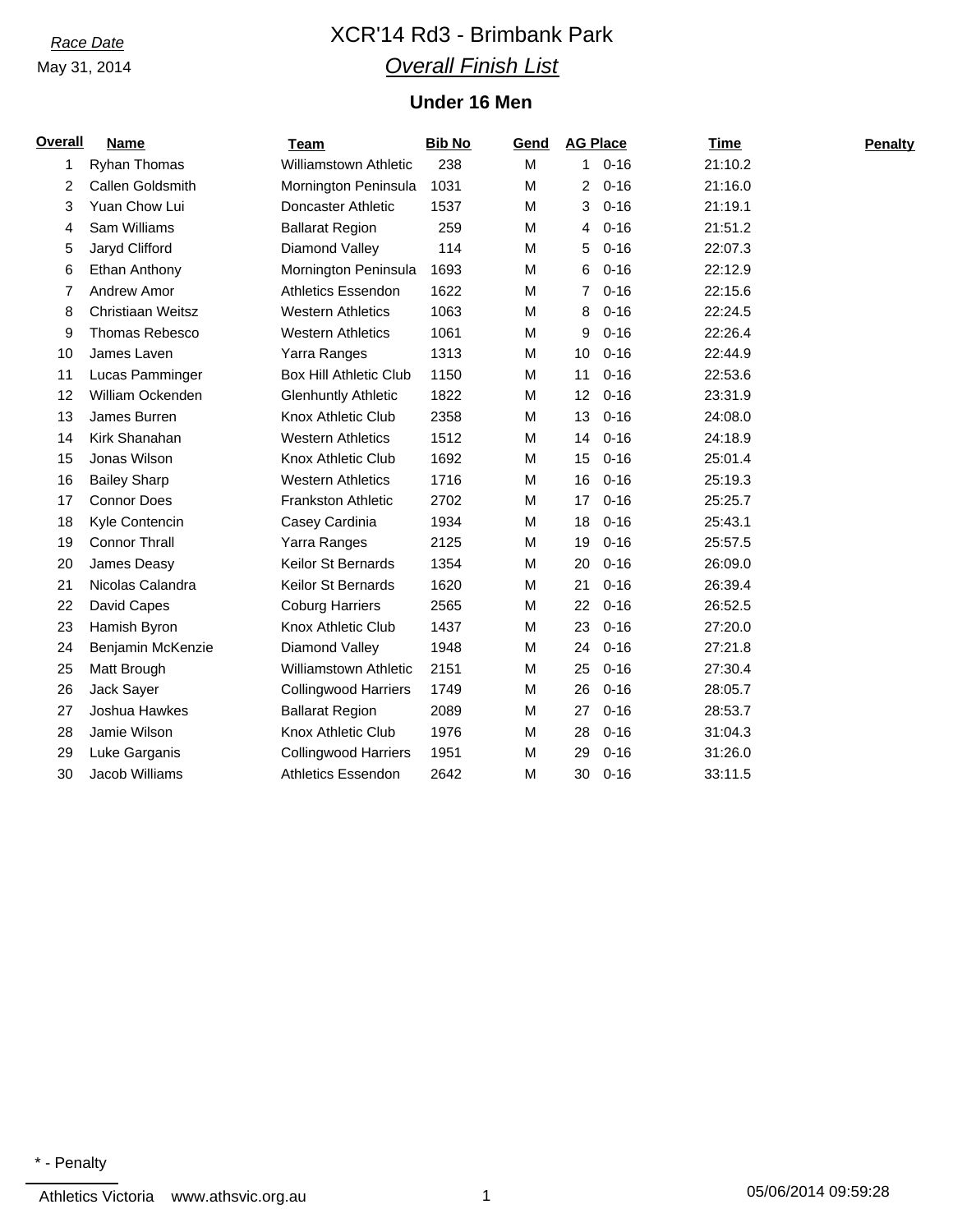# *Race Date* XCR'14 Rd3 - Brimbank Park *Overall Finish List*

### **Under 20 Men**

| <b>Overall</b> | <b>Name</b>           | <u>Team</u>                   | <b>Bib No</b> | Gend | <b>AG Place</b> |          | <b>Time</b> | Penalty |
|----------------|-----------------------|-------------------------------|---------------|------|-----------------|----------|-------------|---------|
| 1              | <b>Jack Davies</b>    | <b>Ballarat Region</b>        | 104           | M    | $\mathbf{1}$    | $0 - 20$ | 18:41.8     |         |
| 2              | Jack Rayner           | <b>Western Athletics</b>      | 165           | M    | 2               | $0 - 20$ | 19:05.8     |         |
| 3              | Stewart Mcsweyn       | <b>Ballarat Region</b>        | 108           | M    | 3               | $0 - 20$ | 19:13.7     |         |
| 4              | Mitchell Thompson     | Geelong Region                | 1581          | M    | 4               | $0 - 20$ | 19:40.8     |         |
| 5              | Nathan Pearce         | <b>Western Athletics</b>      | 193           | M    | 5               | $0 - 20$ | 19:51.6     |         |
| 6              | Ryan Patterson        | <b>Knox Athletic Club</b>     | 128           | M    | 6               | $0 - 20$ | 20:07.4     |         |
| 7              | Jack Holden           | <b>APS United</b>             | 1416          | M    | 7               | $0 - 20$ | 20:15.7     |         |
| 8              | <b>Mark Richards</b>  | Knox Athletic Club            | 1975          | M    | 8               | $0 - 20$ | 20:18.8     |         |
| 9              | Ryan Norman           | <b>Ballarat Region</b>        | 572           | M    | 9               | $0 - 20$ | 20:35.4     |         |
| 10             | Nicholas Smith        | <b>Athletics Essendon</b>     | 2008          | M    | 10              | $0 - 20$ | 20:46.0     |         |
| 11             | Sam Blake             | <b>Melbourne University</b>   | 2546          | M    | 11              | $0 - 20$ | 20:49.4     |         |
| 12             | Joe Hardy             | <b>Box Hill Athletic Club</b> | 1881          | M    | 12              | $0 - 20$ | 20:52.2     |         |
| 13             | Tom Snibson           | <b>Box Hill Athletic Club</b> | 1638          | M    | 13              | $0 - 20$ | 20:53.3     |         |
| 14             | Tim Logan             | Diamond Valley                | 2161          | M    | 14              | $0 - 20$ | 20:56.8     |         |
| 15             | Yohan Philip          | <b>Box Hill Athletic Club</b> | 1259          | M    | 15              | $0 - 20$ | 21:02.0     |         |
| 16             | Thomas Harvey         | <b>Richmond Harriers</b>      | 2403          | M    | 16              | $0 - 20$ | 21:16.9     |         |
| 17             | <b>Matthew Clarke</b> | <b>Box Hill Athletic Club</b> | 2534          | M    | 17              | $0 - 20$ | 21:21.6     |         |
| 18             | James Maguire         | <b>Melbourne University</b>   | 1736          | M    | 18              | $0 - 20$ | 21:35.4     |         |
| 19             | Dean Neofitou         | Diamond Valley                | 2263          | M    | 19              | $0 - 20$ | 21:37.6     |         |
| 20             | John Camilleri        | <b>Western Athletics</b>      | 1224          | M    | 20              | $0 - 20$ | 21:37.8     |         |
| 21             | Jesse Fullerton       | <b>Ballarat Region</b>        | 1260          | M    | 21              | $0 - 20$ | 21:47.4     |         |
| 22             | <b>Reilly Shaw</b>    | Geelong Region                | 1455          | M    | 22              | $0 - 20$ | 22:10.3     |         |
| 23             | Alan Vernal           | <b>Athletics Nunawading</b>   | 1524          | M    | 23              | $0 - 20$ | 22:13.5     |         |
| 24             | Jack Marquardt        | <b>Glenhuntly Athletic</b>    | 2095          | M    | 24              | $0 - 20$ | 22:38.3     |         |
| 25             | Luke Kidgell          | Diamond Valley                | 1924          | M    | 25              | $0 - 20$ | 22:39.7     |         |
| 26             | James O'Connell       | <b>Box Hill Athletic Club</b> | 2287          | M    | 26              | $0 - 20$ | 24:00.0     |         |
| 27             | Jacob Barnes          | <b>Collingwood Harriers</b>   | 1943          | M    | 27              | $0 - 20$ | 25:17.1     |         |
| 28             | <b>Jack Nicol</b>     | South Melbourne               | 1880          | M    | 28              | $0 - 20$ | 25:17.4     |         |
| 29             | Rohit Allada          | Wyndham Track and             | 2449          | M    | 29              | $0 - 20$ | 28:00.2     |         |
| 30             | Justin Mclaren        | Athletics Essendon            | 1209          | M    | 30              | $0 - 20$ | 29:38.7     |         |
| 31             | Jack Wooldridge       | <b>Athletics Essendon</b>     | 1783          | M    | 31              | $0 - 20$ | 30:59.3     |         |
| 32             | Aidan Keranen         | <b>Williamstown Athletic</b>  | 1984          | M    | 32              | $0 - 20$ | 33:22.3     |         |
|                |                       |                               |               |      |                 |          |             |         |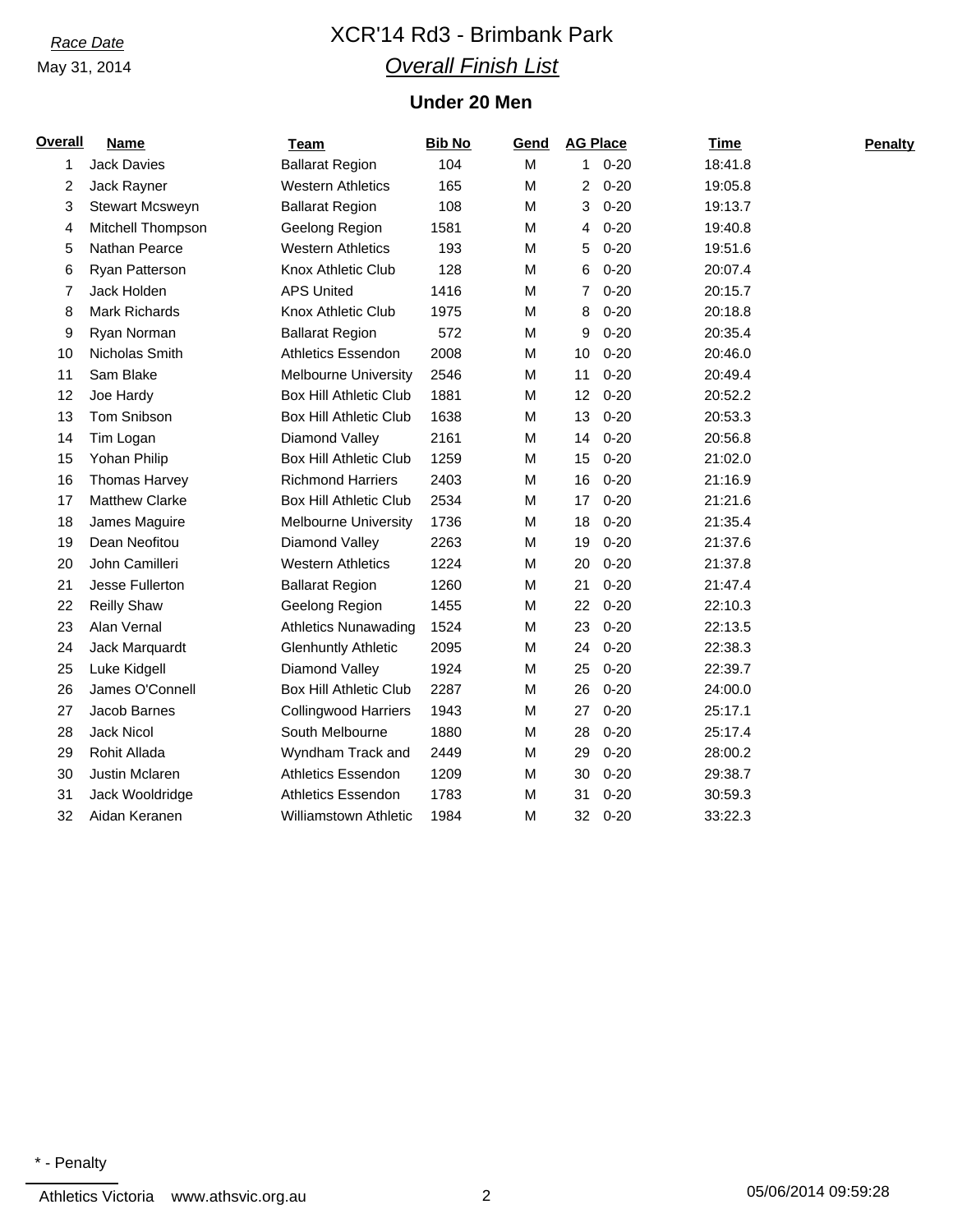# *Race Date* XCR'14 Rd3 - Brimbank Park *Overall Finish List*

## **Under 16 Women**

| <u>Overall</u> | <b>Name</b>            | <b>Team</b>                 | <b>Bib No</b> | Gend | <b>AG Place</b> |          | Time    | <b>Penalty</b> |
|----------------|------------------------|-----------------------------|---------------|------|-----------------|----------|---------|----------------|
| 1              | Amelia Mazza-Downie    | <b>Coburg Harriers</b>      | 221           | F    | 1.              | $0 - 16$ | 21:52.4 |                |
| 2              | Heidi Demeo            | Geelong Region              | 150           | F    | $\overline{2}$  | $0 - 16$ | 24:03.3 |                |
| 3              | Georgia Quick          | Geelong Region              | 249           | F    | 3               | $0 - 16$ | 24:09.5 |                |
| 4              | Meaghan Gaunt          | <b>Collingwood Harriers</b> | 1294          | F    | 4               | $0 - 16$ | 25:01.9 |                |
| 5              | Jennifer Mendes        | <b>Athletics Essendon</b>   | 1341          | F    | 5               | $0 - 16$ | 25:04.5 |                |
| 6              | Shania Murray          | Diamond Valley              | 2189          | F    | 6               | $0 - 16$ | 25:18.1 |                |
| 7              | <b>Emma Files</b>      | <b>Athletics Essendon</b>   | 2428          | F    | 7               | $0 - 16$ | 25:53.0 |                |
| 8              | Alex Mathisen          | Geelong Region              | 574           | F    | 8               | $0 - 16$ | 26:19.7 |                |
| 9              | Mardi Sutherland       | <b>Keilor St Bernards</b>   | 1755          | F    | 9               | $0 - 16$ | 27:03.5 |                |
| 10             | Demi Utber             | <b>Western Athletics</b>    | 1080          | F    | 10              | $0 - 16$ | 27:21.4 |                |
| 11             | Eliza Clarke           | Diamond Valley              | 149           | F    | 11              | $0 - 16$ | 27:25.5 |                |
| 12             | <b>Emily Miziz</b>     | <b>Athletics Essendon</b>   | 1656          | F    | 12              | $0 - 16$ | 28:08.8 |                |
| 13             | <b>Audrey Harrold</b>  | <b>Athletics Essendon</b>   | 2155          | F    | 13              | $0 - 16$ | 28:44.3 |                |
| 14             | <b>Britney Allen</b>   | Yarra Ranges                | 2568          | F    | 14              | $0 - 16$ | 29:03.1 |                |
| 15             | Amelia Dunnett         | <b>Wellington Athletic</b>  | 2314          | F    | 15              | $0 - 16$ | 29:06.3 |                |
| 16             | Tess Waddington        | <b>Keilor St Bernards</b>   | 2367          | F    | 16              | $0 - 16$ | 29:12.8 |                |
| 17             | Nina Morrison          | Invitational                | 7413          | F    | 17              | $0 - 16$ | 29:59.2 |                |
| 18             | <b>Emily Noonan</b>    | <b>Collingwood Harriers</b> | 1829          | F    | 18              | $0 - 16$ | 30:26.3 |                |
| 19             | <b>Chelsey Wells</b>   | <b>Frankston Athletic</b>   | 2141          | F    | 19              | $0 - 16$ | 31:13.1 |                |
| 20             | Emma Newton            | <b>Collingwood Harriers</b> | 1953          | F    | 20              | $0 - 16$ | 32:13.7 |                |
| 21             | <b>Rickeylee Brown</b> | <b>Richmond Harriers</b>    | 2199          | F    | 21              | $0 - 16$ | 33:31.6 |                |
| 22             | Marissa Donoghue       | Diamond Valley              | 2266          | F    | 22              | $0 - 16$ | 34:57.1 |                |
| 23             | <b>Tammarah Brown</b>  | <b>Richmond Harriers</b>    | 2200          | F    | 23              | $0 - 16$ | 44:42.7 |                |
| 24             | Courtney Holstein      | Keilor St Bernards          | 1804          | F    | 24              | $0 - 16$ | 50:18.7 |                |
|                |                        |                             |               |      |                 |          |         |                |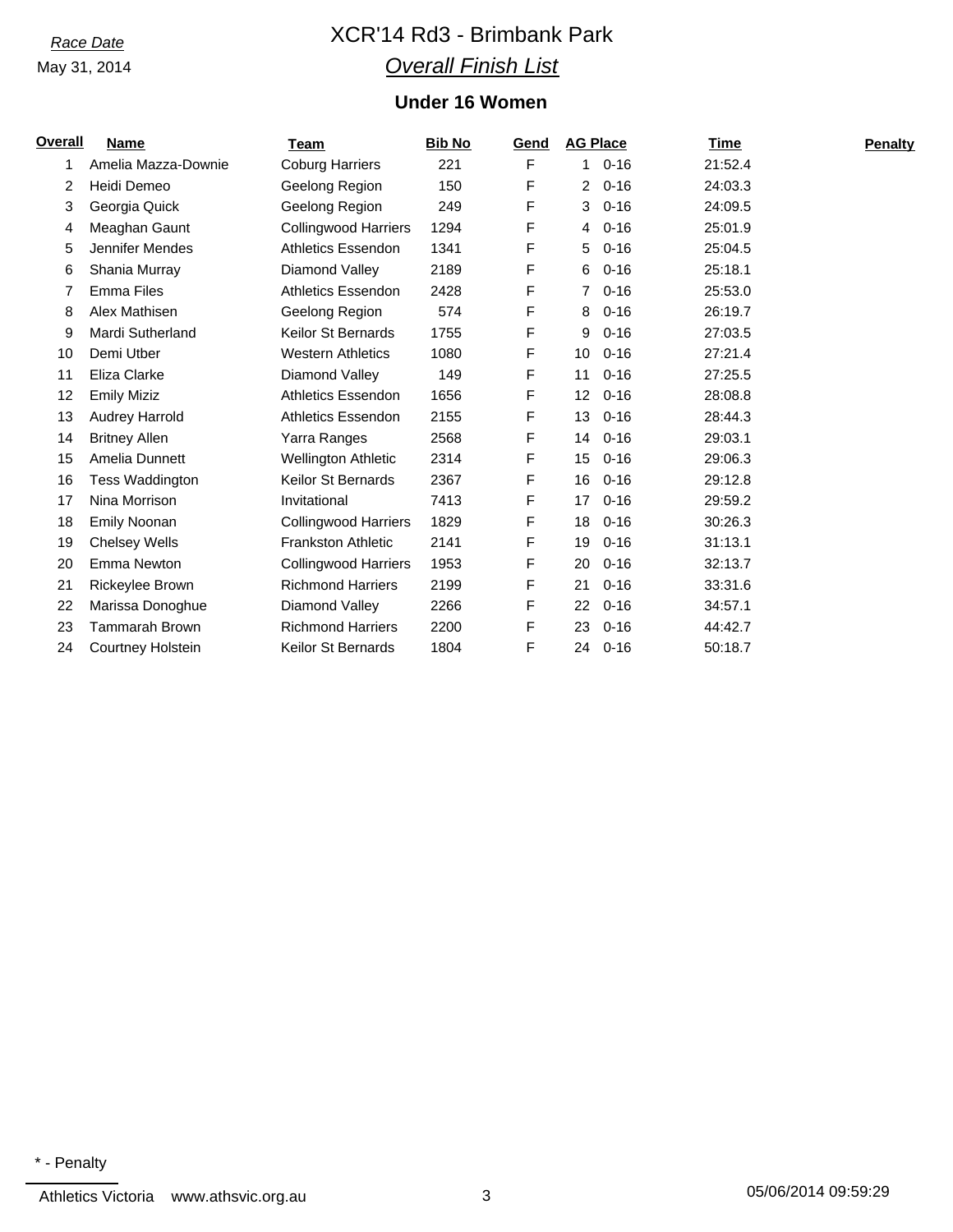# *Race Date* XCR'14 Rd3 - Brimbank Park *Overall Finish List*

## **Under 18 Women**

| <b>Overall</b> | <b>Name</b>               | Team                          | <b>Bib No</b> | Gend | <b>AG Place</b> |          | Time    | <b>Penalty</b> |
|----------------|---------------------------|-------------------------------|---------------|------|-----------------|----------|---------|----------------|
| 1              | <b>Charlotte Bassett</b>  | Doncaster Athletic            | 1381          | F    | $\mathbf{1}$    | $0 - 18$ | 22:18.7 |                |
| 2              | Olivia Gallagher          | <b>Athletics Essendon</b>     | 194           | F    | 2               | $0 - 18$ | 23:43.7 |                |
| 3              | Chelsea Saw               | South Melbourne               | 2631          | F    | 3               | $0 - 18$ | 25:28.4 |                |
| 4              | Tiana Broadway            | Casey Cardinia                | 219           | F    | 4               | $0 - 18$ | 26:48.6 |                |
| 5              | Dana Dekkers              | <b>Glenhuntly Athletic</b>    | 1989          | F    | 5               | $0 - 18$ | 26:54.7 |                |
| 6              | Jessica McFarlane         | Knox Athletic Club            | 1529          | F    | 6               | $0 - 18$ | 27:46.8 |                |
|                | Kaitlin Barr              | <b>Glenhuntly Athletic</b>    | 1136          | F    | 7               | $0 - 18$ | 27:50.1 |                |
| 8              | Olivia Twining            | Yarra Ranges                  | 2405          | F    | 8               | $0 - 18$ | 28:09.6 |                |
| 9              | Morgan Costelloe          | Geelong Region                | 1640          | F    | 9               | $0 - 18$ | 28:10.3 |                |
| 10             | Jessica O'Keefe           | Doncaster Athletic            | 2254          | F    | 10              | $0 - 18$ | 28:36.6 |                |
| 11             | Zoe Schwerkolt            | <b>Box Hill Athletic Club</b> | 1877          | F    | 11              | $0 - 18$ | 28:56.8 |                |
| 12             | <b>Charlotte McKenzie</b> | <b>Glenhuntly Athletic</b>    | 2321          | F    | 12              | $0 - 18$ | 28:59.8 |                |
| 13             | Tarsha Kennedy            | Knox Athletic Club            | 1764          | F    | 13              | $0 - 18$ | 29:25.4 |                |
| 14             | Hannah Veljanovska        | <b>Athletics Essendon</b>     | 2656          | F    | 14              | $0 - 18$ | 29:50.1 |                |
| 15             | Caitlyn Penrose           | Casey Cardinia                | 1267          | F    | 15              | $0 - 18$ | 30:32.2 |                |
| 16             | Lucy Wheatland            | <b>Ballarat Region</b>        | 1847          | F    | 16              | $0 - 18$ | 32:01.3 |                |
| 17             | Natalie Beauvais          | <b>Richmond Harriers</b>      | 2544          | F    | 17              | $0 - 18$ | 32:31.1 |                |
| 18             | <b>Phoebe Cahir</b>       | Keilor St Bernards            | 2179          | F    | 18              | $0 - 18$ | 35:02.8 |                |
| 19             | <b>Affinity Miller</b>    | <b>Athletics Essendon</b>     | 2472          | F    | 19              | $0 - 18$ | 35:13.8 |                |
| 20             | Rosie Close               | Williamstown Athletic         | 1864          | F    | 20              | $0 - 18$ | 35:37.2 |                |
| 21             | Kara Ashton- Fox          | <b>Athletics Nunawading</b>   | 1784          | F    | 21              | $0 - 18$ | 38:58.5 |                |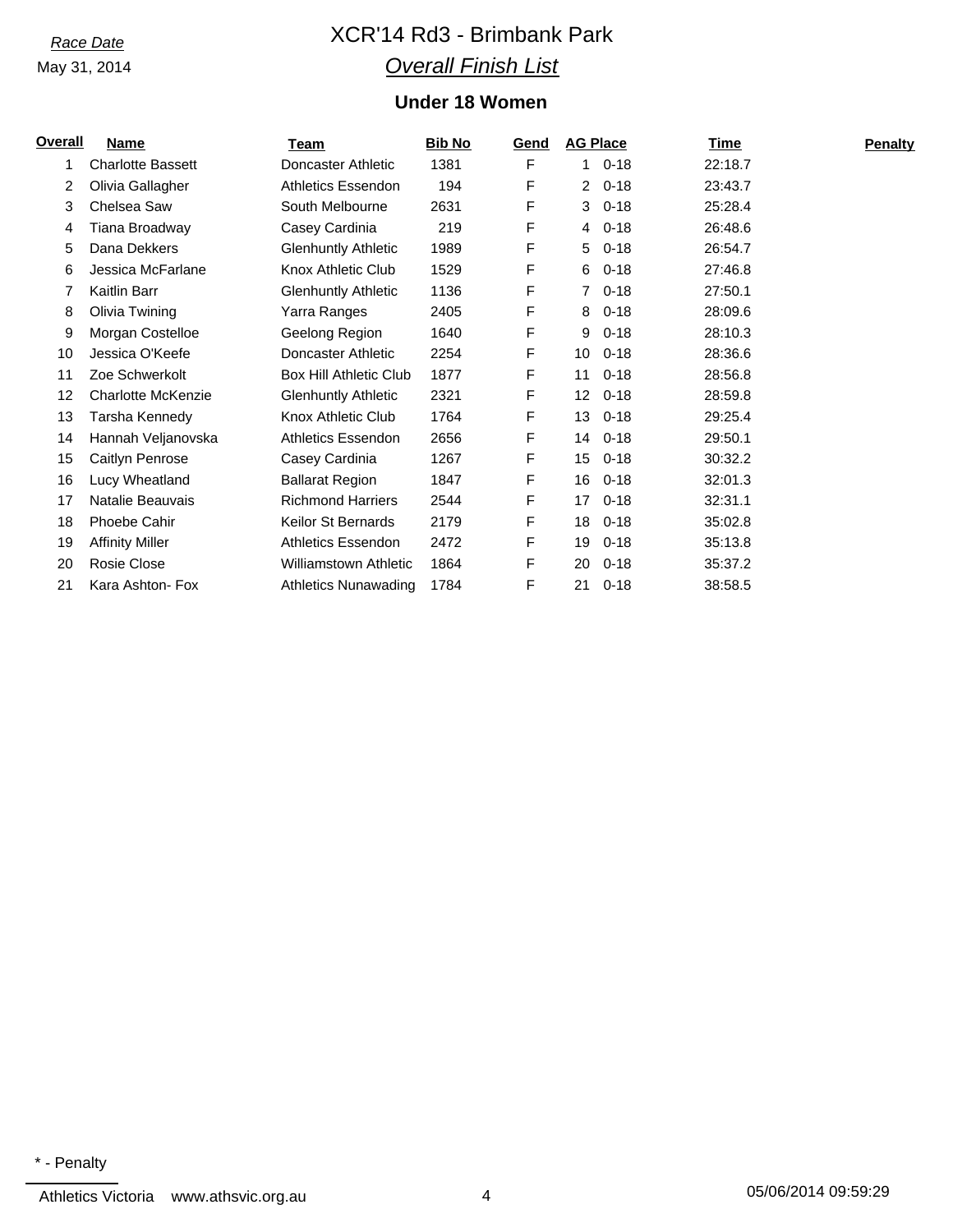May 31, 2014

# *Race Date* XCR'14 Rd3 - Brimbank Park *Age Group Results*

**Under 18 Men**

|                | Male 18 and under       |                                 |    |      |                    |             |
|----------------|-------------------------|---------------------------------|----|------|--------------------|-------------|
| Place          | <b>Name</b>             | Team                            |    |      | Age Bib No Overall | <b>Time</b> |
| 1              | <b>Troy McGill</b>      | Mornington Peninsula            | 17 | 2145 | 1.                 | 26:18.0     |
| $\overline{2}$ | Daniel Dunstone         | <b>Western Athletics</b>        | 17 | 1105 | $\overline{2}$     | 26:23.0     |
| 3              | Eddie Wilson            | Knox Athletic Club              | 17 | 1591 | 3                  | 26:29.5     |
| 4              | Matthew O'Donnell       | Box Hill Athletic Club          | 17 | 1148 | 4                  | 26:39.1     |
| 5              | David Friend            | Knox Athletic Club              | 17 | 1441 | 5                  | 27:06.4     |
| 6              | <b>Isaac Hockey</b>     | Geelong Region                  | 17 | 122  | 6                  | 27:06.6     |
| $\overline{7}$ | Lochlan Lyness          | <b>Western Athletics</b>        | 17 | 2243 | 7                  | 27:06.8     |
| 8              | <b>Matthew Heislers</b> | Bendigo Region                  | 16 | 2678 | 8                  | 27:30.2     |
| 9              | Cassidy Shaw            | Geelong Region                  | 16 | 2691 | 9                  | 27:50.4     |
| 10             | Liam Cashin             | <b>Western Athletics</b>        | 17 | 1054 | 10                 | 27:59.1     |
| 11             | <b>Ben White</b>        | <b>Collingwood Harriers</b>     | 16 | 223  | 11                 | 28:07.3     |
| 12             | Luke Burns              | Frankston Athletic Club         | 16 | 1679 | 12                 | 28:18.7     |
| 13             | Jack Birmingham         | <b>Ballarat Region</b>          | 17 | 559  | 13                 | 28:19.3     |
| 14             | <b>Patrick Matthews</b> | <b>Keilor St Bernards</b>       | 16 | 1697 | 14                 | 28:24.3     |
| 15             | Nicholas Thomas         | <b>Athletics Waverley</b>       | 17 | 1365 | 15                 | 28:38.8     |
| 16             | <b>Matthew Newton</b>   | <b>Collingwood Harriers</b>     | 17 | 1954 | 16                 | 28:42.8     |
| 17             | Samuel Toll             | <b>Glenhuntly Athletic Club</b> | 16 | 239  | 17                 | 28:51.0     |
| 18             | Alexander Ritchie       | <b>Box Hill Athletic Club</b>   | 16 | 1520 | 18                 | 28:52.5     |
| 19             | Damian Hughes           | <b>Keilor St Bernards</b>       | 16 | 1974 | 19                 | 28:55.2     |
| 20             | James Wrout             | <b>Athletics Essendon</b>       | 17 | 1795 | 20                 | 28:56.7     |
| 21             | Nicholas Benca          | <b>Athletics Essendon</b>       | 16 | 2154 | 21                 | 29:03.7     |
| 22             | Jack Hockley Samon      | Geelong Region                  | 17 | 1110 | 22                 | 29:10.4     |
| 23             | Cody Shanahan           | <b>Western Athletics</b>        | 16 | 1511 | 23                 | 29:13.4     |
| 24             | <b>Jesse Frost</b>      | <b>Collingwood Harriers</b>     | 17 | 1249 | 24                 | 29:20.1     |
| 25             | Jake Anderson           | Diamond Valley Athletic         | 17 | 2341 | 25                 | 29:25.0     |
| 26             | Vaughan Smith           | <b>Box Hill Athletic Club</b>   | 17 | 2711 | 26                 | 29:29.1     |
| 27             | Peter Dutton            | <b>Frankston Athletic Club</b>  | 17 | 1935 | 27                 | 29:36.8     |
| 28             | <b>Amanuiel Taddese</b> | <b>Williamstown Athletic</b>    | 16 | 1870 | 28                 | 29:37.5     |
| 29             | Tom Hall                | <b>Collingwood Harriers</b>     | 16 | 1231 | 29                 | 29:45.3     |
| 30             | Conor Lynch             | <b>Western Athletics</b>        | 17 | 1303 | 30                 | 29:50.4     |
| 31             | Luke McCarthy           | Mentone Athletic Club           | 16 | 2065 | 31                 | 30:24.3     |
| 32             | Lachlan Barber          | Geelong Region                  | 17 | 564  | 32                 | 30:29.7     |
| 33             | Jarrod Woods            | Diamond Valley Athletic         | 16 | 1932 | 33                 | 30:32.5     |
| 34             | Declan Murphy           | <b>Glenhuntly Athletic Club</b> | 17 | 1376 | 34                 | 30:37.7     |
| 35             | Joel Duffy              | <b>Ballarat Region</b>          | 16 | 561  | 35                 | 30:43.9     |
| 36             | Matthew Schaumberg      | <b>Western Athletics</b>        | 16 | 1187 | 36                 | 30:47.0     |
| 37             | Lachlan White           | <b>Collingwood Harriers</b>     | 16 | 1956 | 37                 | 30:51.0     |
| 38             | Griffin McGookin        | <b>Ballarat Region</b>          | 17 | 2659 | 38                 | 30:55.8     |
| 39             | <b>Robert Suller</b>    | Diamond Valley Athletic         | 16 | 1930 | 39                 | 31:27.2     |
| 40             | Sam Hoare               | Geelong Region                  | 17 | 2006 | 40                 | 31:28.1     |
| 41             | <b>Travis Knox</b>      | <b>Western Athletics</b>        | 17 | 1125 | 41                 | 32:16.0     |
| 42             | Carlos Norman           | Box Hill Athletic Club          | 17 | 2310 | 42                 | 32:24.5     |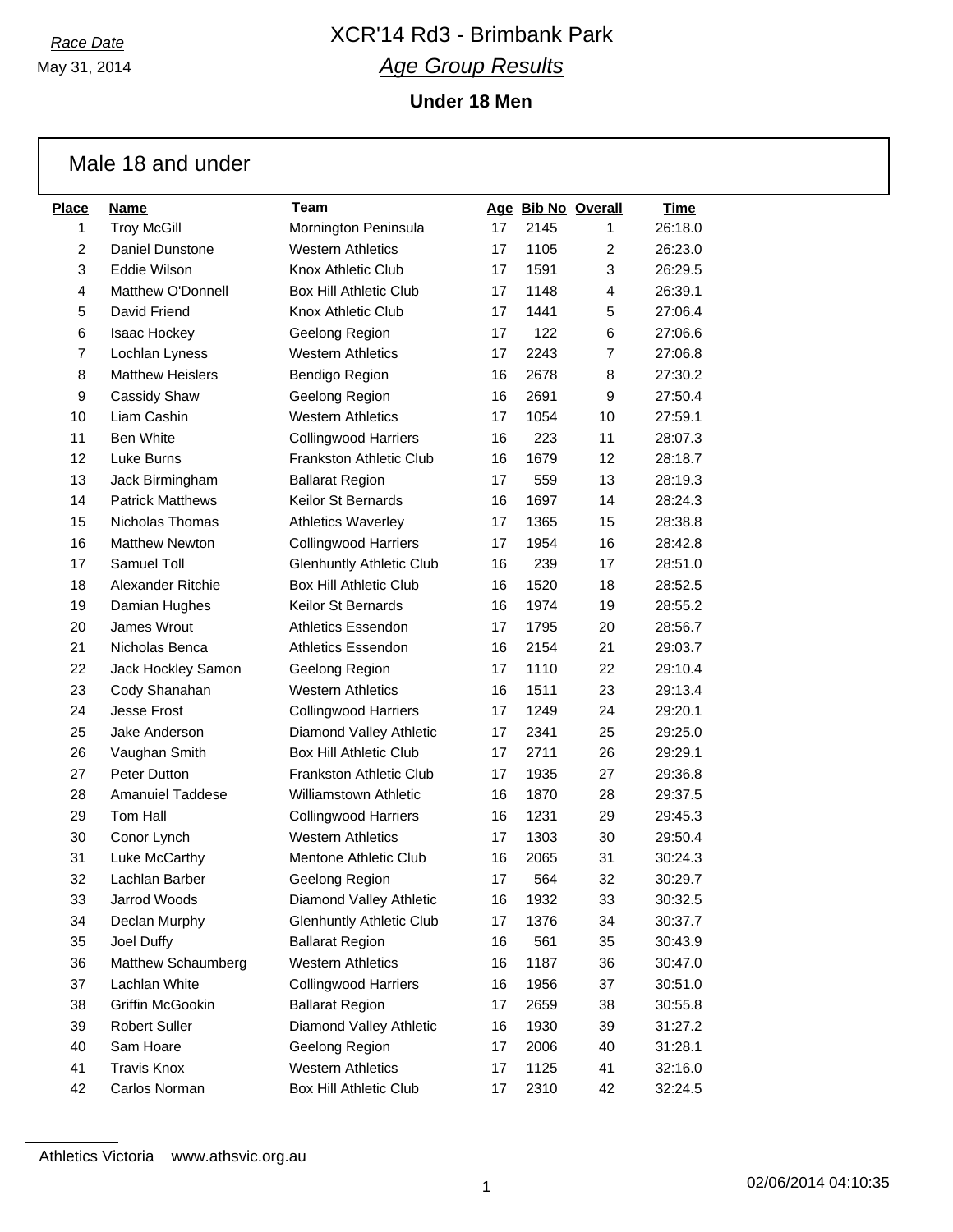May 31, 2014

# *Race Date* XCR'14 Rd3 - Brimbank Park *Age Group Results*

### **Under 18 Men**

## Male 18 and under

| Place | <b>Name</b>           | Team                        |    | Age Bib No Overall |    | Time    |
|-------|-----------------------|-----------------------------|----|--------------------|----|---------|
| 43    | Sunao Korematsu       | <b>Collingwood Harriers</b> | 16 | 1510               | 43 | 33:34.1 |
| 44    | Shea Wellington       | Keilor St Bernards          |    | 1229               | 44 | 33:51.3 |
| 45    | Brendon Glidden-Green | Ringwood Athletic Club      | 17 | 2020               | 45 | 35:14.2 |
| 46    | <b>Ayrton Redmore</b> | <b>Western Athletics</b>    | 16 | 1226               | 46 | 35:18.8 |
| 47    | Oliver Dalton         | <b>Western Athletics</b>    | 16 | 2343               | 47 | 37:42.2 |
| 48    | Gareth Ward           | <b>Richmond Harriers</b>    | 16 | 1085               | 48 | 40:11.0 |
| 49    | Jake Holstein         | Keilor St Bernards          | 16 | 1805               | 49 | 48:53.1 |
|       |                       |                             |    |                    |    |         |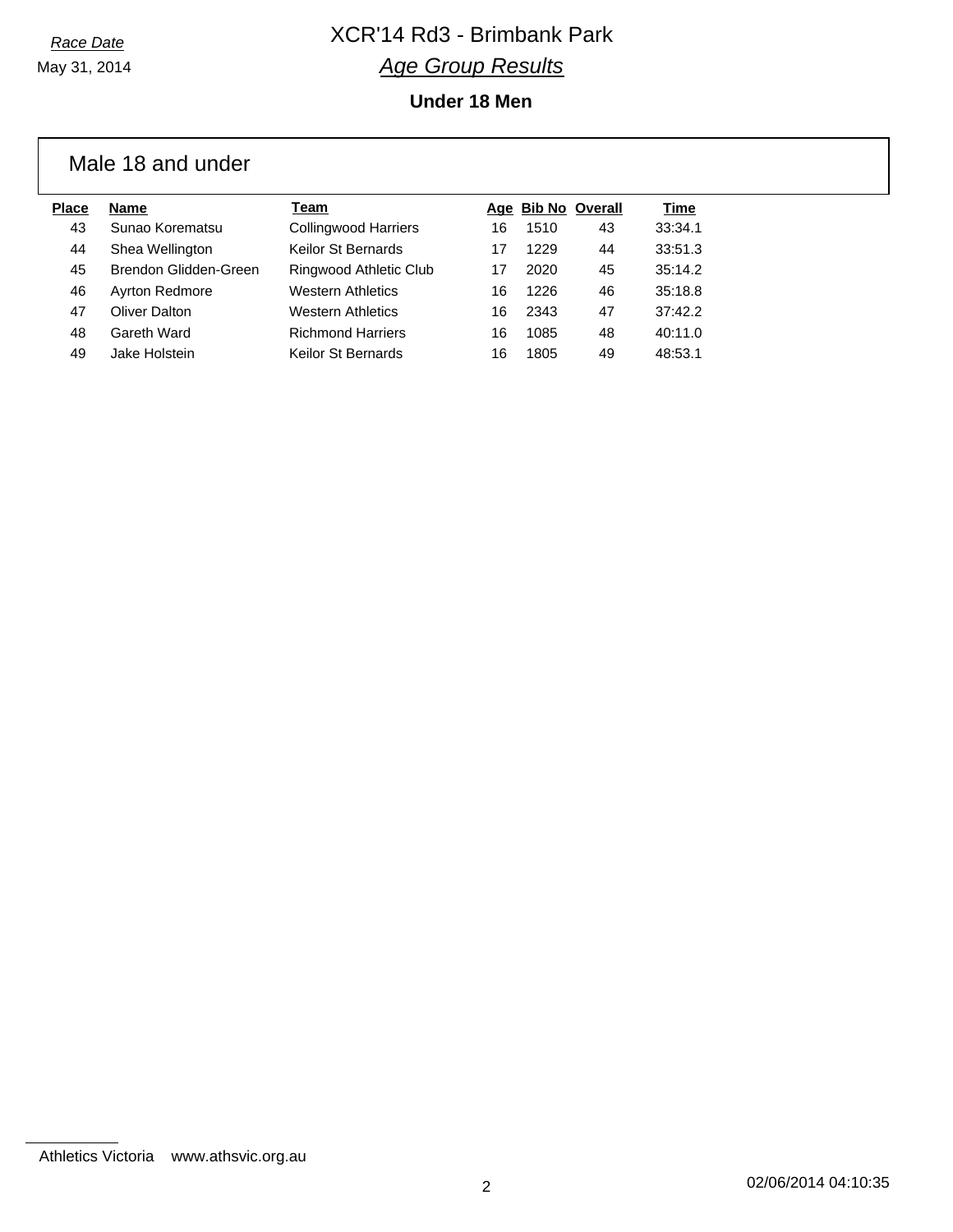# *Race Date* XCR'14 Rd3 - Brimbank Park *Overall Finish List*

## **Open Women**

| <b>Overall</b> | <b>Name</b>             | <b>Team</b>                   | <b>Bib No</b> | Gend        | <b>AG Place</b> | <b>Time</b> |
|----------------|-------------------------|-------------------------------|---------------|-------------|-----------------|-------------|
| 1              | Sarah Klein             | <b>Frankston Athletic</b>     | 1806          | F           | 1<br>$0 - 39$   | 21:44.7     |
| $\overline{c}$ | Sinead Diver            | South Melbourne               | 1398          | F           | 2<br>$0 - 39$   | 21:54.3     |
| 3              | <b>Tarli Bird</b>       | <b>Glenhuntly Athletic</b>    | 68            | F           | $0 - 39$<br>3   | 22:02.0     |
| 4              | Ellie O'Kane            | Geelong Region                | 1152          | F           | $0 - 39$<br>4   | 22:17.7     |
| 5              | Gemma Maini             | <b>Frankston Athletic</b>     | 1807          | F           | $0 - 39$<br>5   | 22:25.1     |
| 6              | Grace Brown             | <b>Box Hill Athletic Club</b> | 1443          | F           | $0 - 39$<br>6   | 22:36.3     |
| $\overline{7}$ | Kate Seibold            | Knox Athletic Club            | 25            | F           | $0 - 39$<br>7   | 22:56.9     |
| 8              | Amelia Aslanides        | <b>Glenhuntly Athletic</b>    | 1629          | F           | $0 - 39$<br>8   | 23:02.1     |
| 9              | Angela Williams         | <b>Ballarat Region</b>        | 302           | F           | 40-44<br>1      | 23:10.0     |
| 10             | Lauren Crowe            | Diamond Valley                | 2438          | F           | $0 - 39$<br>9   | 23:14.7     |
| 11             | Amanda Paulin           | <b>Melbourne University</b>   | 2071          | F           | $0 - 39$<br>10  | 23:17.9     |
| 12             | Deborah Niccol          | South Melbourne               | 2567          | F           | $0 - 39$<br>11  | 23:19.9     |
| 13             | <b>Stacey Bulger</b>    | <b>Glenhuntly Athletic</b>    | 1385          | F           | $0 - 39$<br>12  | 23:21.8     |
| 14             | Cassie Higham           | <b>Glenhuntly Athletic</b>    | 1139          | F           | $0 - 39$<br>13  | 23:27.0     |
| 15             | Sophie Perry            | <b>Box Hill Athletic Club</b> | 1132          | F           | $0 - 39$<br>14  | 23:41.8     |
| 16             | Julie Norney            | <b>Box Hill Athletic Club</b> | 460           | F           | 45-49<br>1      | 23:45.7     |
| 17             | Sarah Waters            | Geelong Region                | 171           | F           | $0 - 39$<br>15  | 23:49.2     |
| 18             | Georgie Meehan          | <b>Box Hill Athletic Club</b> | 2175          | F           | $0 - 39$<br>16  | 23:50.9     |
| 19             | Karen Thorp             | Knox Athletic Club            | 1589          | F           | $0 - 39$<br>17  | 23:55.3     |
| 20             | <b>Bronte Gange</b>     | Doncaster Athletic            | 2252          | F           | $0 - 39$<br>18  | 24:06.0     |
| 21             | Anna Kasapis            | <b>APS United</b>             | 2337          | F           | $0 - 39$<br>19  | 24:08.4     |
| 22             | Sarah Lund              | <b>Glenhuntly Athletic</b>    | 1694          | F           | $0 - 39$<br>20  | 24:15.3     |
| 23             | Sonia O'Sullivan        | <b>Glenhuntly Athletic</b>    | 2096          | F           | 40-44<br>2      | 24:16.4     |
| 24             | <b>Heather Danks</b>    | <b>APS United</b>             | 2666          | F           | 2 45-49         | 24:17.2     |
| 25             | Freya Poynton           | Knox Athletic Club            | 2724          | F           | $0 - 39$<br>21  | 24:20.8     |
| 26             | Claire Johnson          | Mentone Athletic Club         | 1408          | F           | $0 - 39$<br>22  | 24:26.5     |
| 27             | Bronwyn Humphrys        | South Melbourne               | 41            | F           | $0 - 39$<br>23  | 24:29.4     |
| 28             | Kylie Murray            | <b>Traralgon Harriers</b>     | 1252          | F           | $0 - 39$<br>24  | 24:30.8     |
| 29             | Sharon Pedersen         | Geelong Region                | 471           | F           | 40-44<br>3      | 24:34.2     |
| 30             | <b>Claire Thomas</b>    | South Melbourne               | 2241          | F           | $0 - 39$<br>25  | 24:34.8     |
| 31             | Karen Barlow            | Knox Athletic Club            | 2147          | $\mathsf F$ | $0 - 39$<br>26  | 24:35.1     |
| 32             | Kirsten Jackson         | <b>Athletics Waverley</b>     | 463           | F           | 4 40-44         | 24:38.9     |
| 33             | Rachel Spencer          | South Melbourne               | 1663          | $\mathsf F$ | $0 - 39$<br>27  | 24:40.6     |
| 34             | <b>Rhiannon White</b>   | <b>Ballarat Region</b>        | 1333          | F           | $0 - 39$<br>28  | 24:41.2     |
| 35             | Jackie Wright           | <b>Glenhuntly Athletic</b>    | 2488          | F           | $0 - 39$<br>29  | 24:42.0     |
| 36             | Ellen Schaef            | Melbourne University          | 1612          | F           | $0 - 39$<br>30  | 24:44.9     |
| 37             | Stephanie Kondogonis    | Mornington Peninsula          | 1356          | F           | $0 - 39$<br>31  | 25:02.1     |
| 38             | Hayley Tomlinson        | <b>Box Hill Athletic Club</b> | 2364          | F           | $0 - 39$<br>32  | 25:05.1     |
| 39             | Erchana Murray-Bartlett | <b>Collingwood Harriers</b>   | 1839          | F           | $0 - 39$<br>33  | 25:05.1     |
| 40             | Karen Hames             | South Melbourne               | 1776          | F           | $0 - 39$<br>34  | 25:05.6     |
| 41             | Angela Burke            | Williamstown Athletic         | 1280          | F           | $0 - 39$<br>35  | 25:08.5     |
| 42             | Brianna Bunworth        | <b>Western Athletics</b>      | 1182          | F           | 36<br>$0 - 39$  | 25:08.8     |
| 43             | Kirstin Bull            | South Melbourne               | 1516          | F           | $0 - 39$<br>37  | 25:16.1     |
| 44             | Alana Plymin            | South Melbourne               | 1662          | F           | $0 - 39$<br>38  | 25:16.2     |
| 45             | Maddie Lawson           | <b>Richmond Harriers</b>      | 2533          | F           | $0 - 39$<br>39  | 25:17.3     |
| 46             | Georgia Kovats          | <b>St Stephens Harriers</b>   | 1348          | F           | $0 - 39$<br>40  | 25:23.8     |
| 47             | Rebecca Wood            | <b>Ballarat Region</b>        | 1608          | F           | $0 - 39$<br>41  | 25:25.3     |

Athletics Victoria www.athsvic.org.au 1 1 1 1 03/06/2014 03:51:55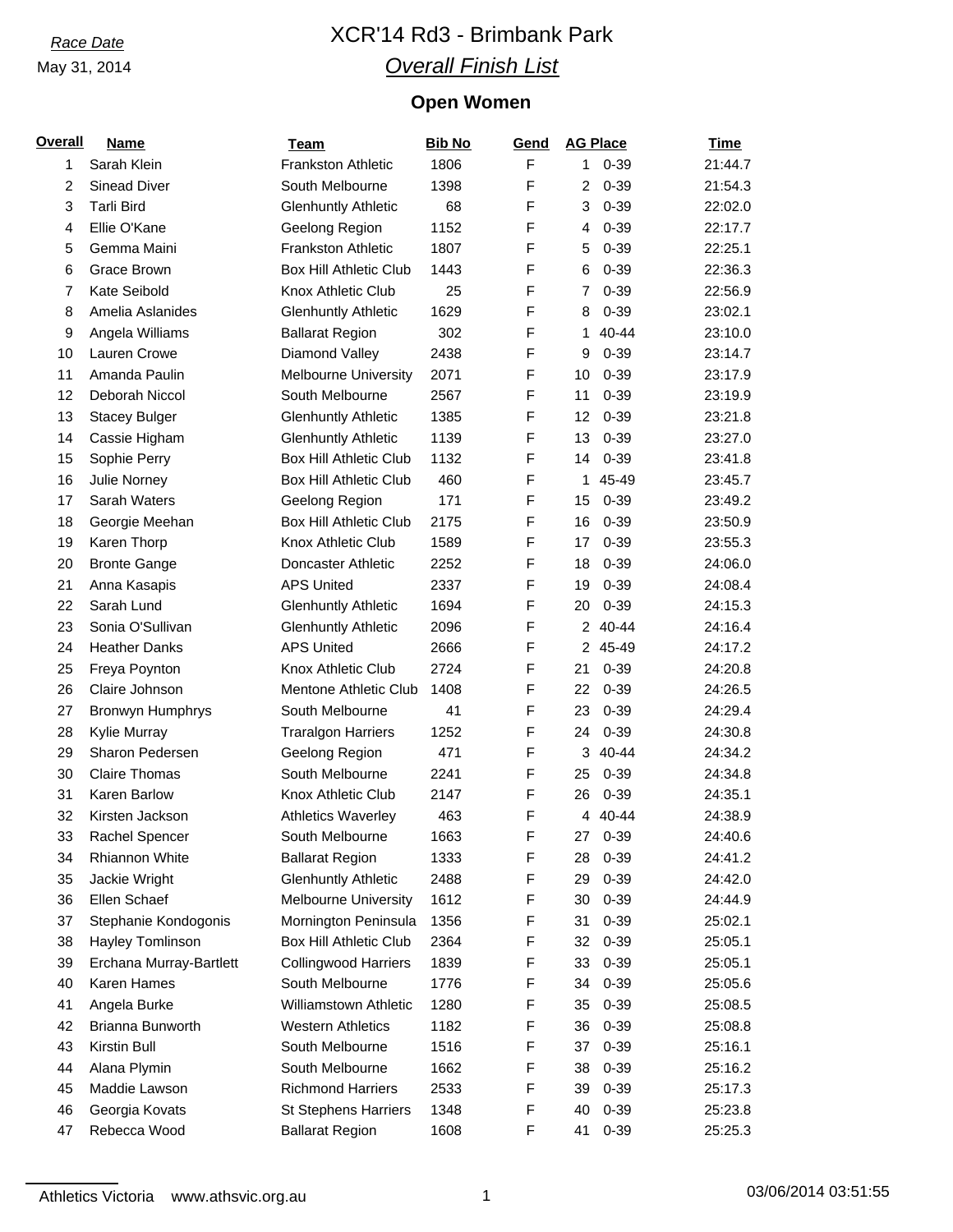# *Race Date* XCR'14 Rd3 - Brimbank Park *Overall Finish List*

## **Open Women**

| <b>Overall</b> | <b>Name</b>              | Team                          | <b>Bib No</b> | <u>Gend</u>  | <b>AG Place</b> | <b>Time</b> |
|----------------|--------------------------|-------------------------------|---------------|--------------|-----------------|-------------|
| 48             | Jaimie Vernon            | <b>Athletics Essendon</b>     | 1812          | F            | 42 0-39         | 25:29.0     |
| 49             | Jessica Campbell         | Diamond Valley                | 1911          | F            | 43<br>$0 - 39$  | 25:30.6     |
| 50             | Sandra Prosenica         | <b>Athletics Essendon</b>     | 2236          | F            | 3 45-49         | 25:31.8     |
| 51             | Carmel Taylor            | <b>Coburg Harriers</b>        | 9005          | $\mathsf F$  | 40-44<br>5      | 25:34.4     |
| 52             | <b>Bridget Wetherall</b> | <b>Glenhuntly Athletic</b>    | 1909          | $\mathsf F$  | 40-44<br>6      | 25:37.0     |
| 53             | Grace Deveson            | <b>Frankston Athletic</b>     | 1029          | $\mathsf F$  | $0 - 39$<br>44  | 25:38.1     |
| 54             | Susanne Wilson           | Knox Athletic Club            | 1530          | F            | 45-49<br>4      | 25:38.8     |
| 55             | Emma Brown               | Keilor St Bernards            | 2487          | $\mathsf F$  | $0 - 39$<br>45  | 25:42.3     |
| 56             | Michelle Hawkes          | <b>Ballarat Region</b>        | 2090          | F            | $0 - 39$<br>46  | 25:45.8     |
| 57             | Georgie Buckley          | Doncaster Athletic            | 1382          | $\mathsf F$  | $0 - 39$<br>47  | 25:46.8     |
| 58             | Sarah Lewis              | <b>South Coast Athletics</b>  | 1087          | F            | $0 - 39$<br>48  | 25:51.3     |
| 59             | Niamh O'Reilly           | <b>Athletics Waverley</b>     | 2347          | $\mathsf{F}$ | 7 40-44         | 25:52.4     |
| 60             | Pia Hunter               | <b>Box Hill Athletic Club</b> | 1545          | $\mathsf F$  | 45-49<br>5      | 25:54.9     |
| 61             | <b>Whitney Sharpe</b>    | <b>St Stephens Harriers</b>   | 1655          | $\mathsf F$  | $0 - 39$<br>49  | 25:56.0     |
| 62             | Prue Healy               | <b>Box Hill Athletic Club</b> | 2510          | F            | $0 - 39$<br>50  | 25:57.5     |
| 63             | Nicki Macfarlane         | <b>Malvern Harriers</b>       | 1584          | $\mathsf F$  | 45-49<br>6      | 25:58.8     |
| 64             | Virginia Bennett         | <b>APS United</b>             | 1642          | $\mathsf F$  | $0 - 39$<br>51  | 25:59.7     |
| 65             | Claire Walpole           | Doncaster Athletic            | 1481          | $\mathsf F$  | $0 - 39$<br>52  | 26:01.6     |
| 66             | Sue Clark                | Mornington Peninsula          | 496           | F            | 50-54<br>1      | 26:04.2     |
| 67             | Anna Ross                | <b>Glenhuntly Athletic</b>    | 1143          | $\mathsf{F}$ | $0 - 39$<br>53  | 26:05.3     |
| 68             | Hannah Deal              | <b>Box Hill Athletic Club</b> | 2336          | $\mathsf{F}$ | $0 - 39$<br>54  | 26:10.1     |
| 69             | Maryann Murray           | Diamond Valley                | 1742          | $\mathsf F$  | 40-44<br>8      | 26:10.7     |
| 70             | Fiona Hobbs              | Invitational                  | 7231          | F            | $0 - 39$<br>55  | 26:15.5     |
| 71             | Amanda Harper            | <b>Box Hill Athletic Club</b> | 1228          | $\mathsf F$  | 7 45-49         | 26:18.3     |
| 72             | Kate Downward            | Doncaster Athletic            | 1542          | $\mathsf F$  | $0 - 39$<br>56  | 26:19.0     |
| 73             | <b>Bree Bryant</b>       | <b>Collingwood Harriers</b>   | 2031          | $\mathsf F$  | $0 - 39$<br>57  | 26:20.5     |
| 74             | Rebecca Rogers           | Mornington Peninsula          | 2176          | F            | $0 - 39$<br>58  | 26:21.8     |
|                | <b>Helen Rainey</b>      | <b>Glenhuntly Athletic</b>    | 1288          | $\mathsf{F}$ | 40-44           | 26:24.9     |
| 75             |                          |                               |               | $\mathsf{F}$ | 9               |             |
| 76             | <b>Hayley Spencer</b>    | Knox Athletic Club            | 2149          | $\mathsf{F}$ | $0 - 39$<br>59  | 26:27.0     |
| 77             | Jasmine Neve             | Melbourne University          | 2549          |              | $0 - 39$<br>60  | 26:27.4     |
| 78             | Amy Holmes               | <b>Collingwood Harriers</b>   | 2033          | $\mathsf F$  | 61<br>$0 - 39$  | 26:32.3     |
| 79             | Gemma Kenessy            | Geelong Region                | 1728          | F            | 62 0-39         | 26:32.9     |
| 80             | Sophie Brennan           | Mornington Peninsula          | 1030          | $\mathsf F$  | 63<br>$0 - 39$  | 26:33.8     |
| 81             | Eilidh Grigg             | <b>Malvern Harriers</b>       | 1331          | F            | $0 - 39$<br>64  | 26:34.4     |
| 82             | <b>Heather Whitaker</b>  | Mentone Athletic Club         | 1410          | F            | $0 - 39$<br>65  | 26:37.8     |
| 83             | <b>Heather Gaunt</b>     | <b>Collingwood Harriers</b>   | 1293          | $\mathsf F$  | 8 45-49         | 26:40.4     |
| 84             | Louise Marsden           | South Melbourne               | 2524          | F            | 40-44<br>10     | 26:44.0     |
| 85             | Robyn Fletcher           | <b>Glenhuntly Athletic</b>    | 1289          | F            | 40-44<br>11     | 26:48.5     |
| 86             | <b>Alice Carter</b>      | <b>St Stephens Harriers</b>   | 1651          | F            | $0 - 39$<br>66  | 26:57.4     |
| 87             | Rebecca Cato             | <b>St Stephens Harriers</b>   | 1653          | $\mathsf F$  | $0 - 39$<br>67  | 26:58.3     |
| 88             | Joanne Neumann           | Knox Athletic Club            | 1590          | $\mathsf F$  | $0 - 39$<br>68  | 26:59.8     |
| 89             | Margaret Fitzgerald      | <b>APS United</b>             | 485           | $\mathsf F$  | 2 50-54         | 27:04.8     |
| 90             | Anne Lord                | Ringwood Athletic             | 1769          | F            | 50-54<br>3      | 27:08.5     |
| 91             | Janine Higham            | <b>Athletics Essendon</b>     | 481           | $\mathsf F$  | 50-54<br>4      | 27:09.3     |
| 92             | Jessica Prime            | Casey Cardinia                | 1307          | $\mathsf F$  | $0 - 39$<br>69  | 27:12.0     |
| 93             | Joanne Pratt             | Casey Cardinia                | 2511          | F            | $0 - 39$<br>70  | 27:13.1     |
| 94             | Helena Cairney           | South Melbourne               | 1167          | F            | $0 - 39$<br>71  | 27:14.1     |

Athletics Victoria www.athsvic.org.au 2 2 03/06/2014 03:51:55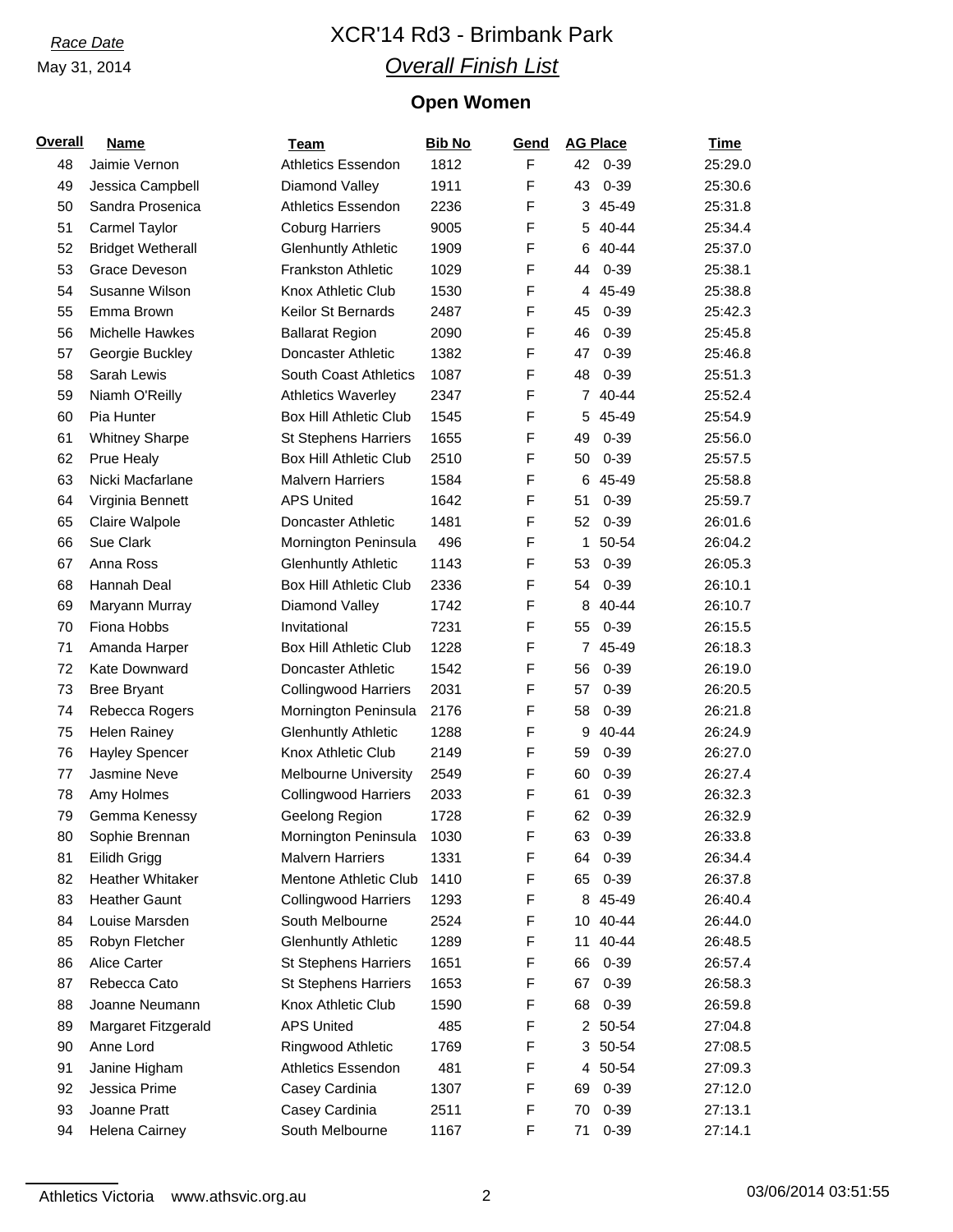# *Race Date* XCR'14 Rd3 - Brimbank Park *Overall Finish List*

## **Open Women**

| <b>Overall</b> | <b>Name</b>                 | <b>Team</b>                   | <b>Bib No</b> | Gend        | <b>AG Place</b> | <b>Time</b> |
|----------------|-----------------------------|-------------------------------|---------------|-------------|-----------------|-------------|
| 95             | <b>Summer Merrie</b>        | <b>Collingwood Harriers</b>   | 2305          | $\mathsf F$ | 72<br>0-39      | 27:18.6     |
| 96             | Genevieve Blanch            | <b>Melbourne University</b>   | 2086          | F           | 73<br>$0 - 39$  | 27:28.7     |
| 97             | Laura Constable             | <b>Melbourne University</b>   | 2077          | F           | $0 - 39$<br>74  | 27:31.4     |
| 98             | <b>Bianca Share</b>         | Keilor St Bernards            | 1699          | F           | $0 - 39$<br>75  | 27:37.7     |
| 99             | Julie Manning               | <b>APS United</b>             | 2323          | F           | $0 - 39$<br>76  | 27:38.8     |
| 100            | Vanessa Bourne              | <b>Box Hill Athletic Club</b> | 1593          | F           | $40 - 44$<br>12 | 27:39.2     |
| 101            | <b>Caroline Cleary</b>      | South Melbourne               | 1386          | F           | $40 - 44$<br>13 | 27:44.4     |
| 102            | Pauline Allan               | <b>Richmond Harriers</b>      | 489           | F           | 50-54<br>5      | 27:45.4     |
| 103            | Amanda Branson              | Yarra Ranges                  | 1290          | F           | $40 - 44$<br>14 | 27:48.6     |
| 104            | Anna Petrakos               | Mentone Athletic Club         | 1666          | F           | $0 - 39$<br>77  | 27:49.8     |
| 105            | Narelle Coady               | <b>Western Athletics</b>      | 1104          | F           | $0 - 39$<br>78  | 27:52.2     |
| 106            | <b>Clare Miller</b>         | South Melbourne               | 1670          | F           | $0 - 39$<br>79  | 27:55.4     |
| 107            | Virginia Moloney            | <b>Collingwood Harriers</b>   | 1970          | F           | $0 - 39$<br>80  | 27:56.5     |
| 108            | Katharine Scarlett          | <b>Melbourne University</b>   | 1605          | F           | $0 - 39$<br>81  | 27:58.3     |
| 109            | Sabine Miller               | South Melbourne               | 1160          | F           | $0 - 39$<br>82  | 27:58.6     |
| 110            | Carolyn Tonelli             | Keilor St Bernards            | 1469          | F           | 40-44<br>15     | 28:01.2     |
| 111            | Kerryn Flatt                | Diamond Valley                | 1763          | F           | 45-49<br>9      | 28:04.7     |
| 112            | Sharon Rankin               | <b>Western Athletics</b>      | 2002          | F           | $40 - 44$<br>16 | 28:06.5     |
| 113            | Gill Highnam                | <b>Glenhuntly Athletic</b>    | 2466          | F           | $40 - 44$<br>17 | 28:07.3     |
| 114            | Sarah Campbell              | South Melbourne               | 1727          | F           | $0 - 39$<br>83  | 28:12.3     |
| 115            | <b>Tracie Dekleva</b>       | <b>Ballarat Region</b>        | 2401          | F           | $40 - 44$<br>18 | 28:14.6     |
| 116            | Rosa Law                    | South Melbourne               | 2494          | F           | 45-49<br>10     | 28:17.4     |
| 117            | Georgia Chalmers            | Doncaster Athletic            | 1894          | F           | $0 - 39$<br>84  | 28:22.2     |
| 118            | <b>Connie Anskaitis</b>     | Geelong Region                | 517           | F           | 50-54<br>6      | 28:29.7     |
| 119            | Francesca Cradduck          | South Melbourne               | 1342          | F           | $0 - 39$<br>85  | 28:36.2     |
| 120            | Renee Owen                  | <b>Frankston Athletic</b>     | 2704          | F           | $0 - 39$<br>86  | 28:37.7     |
| 121            | Helen Bryan                 | Mentone Athletic Club         | 1431          | F           | $40 - 44$<br>19 | 28:38.7     |
| 122            | Selam Gifford               | <b>Frankston Athletic</b>     | 1072          | F           | $0 - 39$<br>87  | 28:38.9     |
| 123            | <b>Becky Pile</b>           | Williamstown Athletic         | 1869          | F           | $0 - 39$<br>88  | 28:41.9     |
| 124            | Melissa Cook                | Ringwood Athletic             | 2019          | F           | $0 - 39$<br>89  | 28:43.0     |
| 125            | <b>Martine Botha</b>        | <b>Melbourne University</b>   | 9008          | F           | $0 - 39$<br>90  | 28:57.6     |
| 126            | Alicea Burns                | <b>Collingwood Harriers</b>   | 1817          | F           | $0 - 39$<br>91  | 29:04.3     |
| 127            | Michelle Hook               | Casey Cardinia                | 1801          | F           | 92 0-39         | 29:05.1     |
| 128            | Mechelle Lane               | <b>Western Athletics</b>      | 1078          | F           | 7 50-54         | 29:06.6     |
| 129            | Christine O'Halloran        | <b>Ballarat Region</b>        | 515           | F           | 55-99<br>1      | 29:11.6     |
| 130            | Lavinia Petrie              | <b>Ringwood Athletic</b>      | 333           | F           | 2 55-99         | 29:14.8     |
| 131            | Rebecca Xuereb              | <b>Richmond Harriers</b>      | 1316          | F           | $0 - 39$<br>93  | 29:25.3     |
| 132            | <b>Heather Ruth Kennedy</b> | <b>Western Athletics</b>      | 1184          | F           | 50-54<br>8      | 29:26.4     |
| 133            | <b>Bec Pallozzi</b>         | South Melbourne               | 1601          | F           | $0 - 39$<br>94  | 29:28.0     |
| 134            | Kathryn Grbac               | Keilor St Bernards            | 1626          | F           | $0 - 39$<br>95  | 29:31.8     |
| 135            | Annette Van Rooyen          | <b>Collingwood Harriers</b>   | 2072          | F           | 40-44<br>20     | 29:32.2     |
| 136            | <b>Kerry Putt</b>           | <b>Box Hill Athletic Club</b> | 2030          | F           | 40-44<br>21     | 29:34.8     |
| 137            | Justine White               | <b>Athletics Waverley</b>     | 2130          | F           | $0 - 39$<br>96  | 29:35.4     |
| 138            | Kristel Janssens            | South Melbourne               | 1517          | F           | $0 - 39$<br>97  | 29:35.5     |
| 139            | Natalie Roche               | South Melbourne               | 1198          | F           | $0 - 39$<br>98  | 29:36.8     |
| 140            | Una Kelleher                | <b>Malvern Harriers</b>       | 1842          | F           | $0 - 39$<br>99  | 29:36.9     |
| 141            | Rachel Painter              | <b>Melbourne University</b>   | 2712          | F           | $0 - 39$<br>100 | 29:40.4     |

Athletics Victoria www.athsvic.org.au 3 3 03/06/2014 03:51:56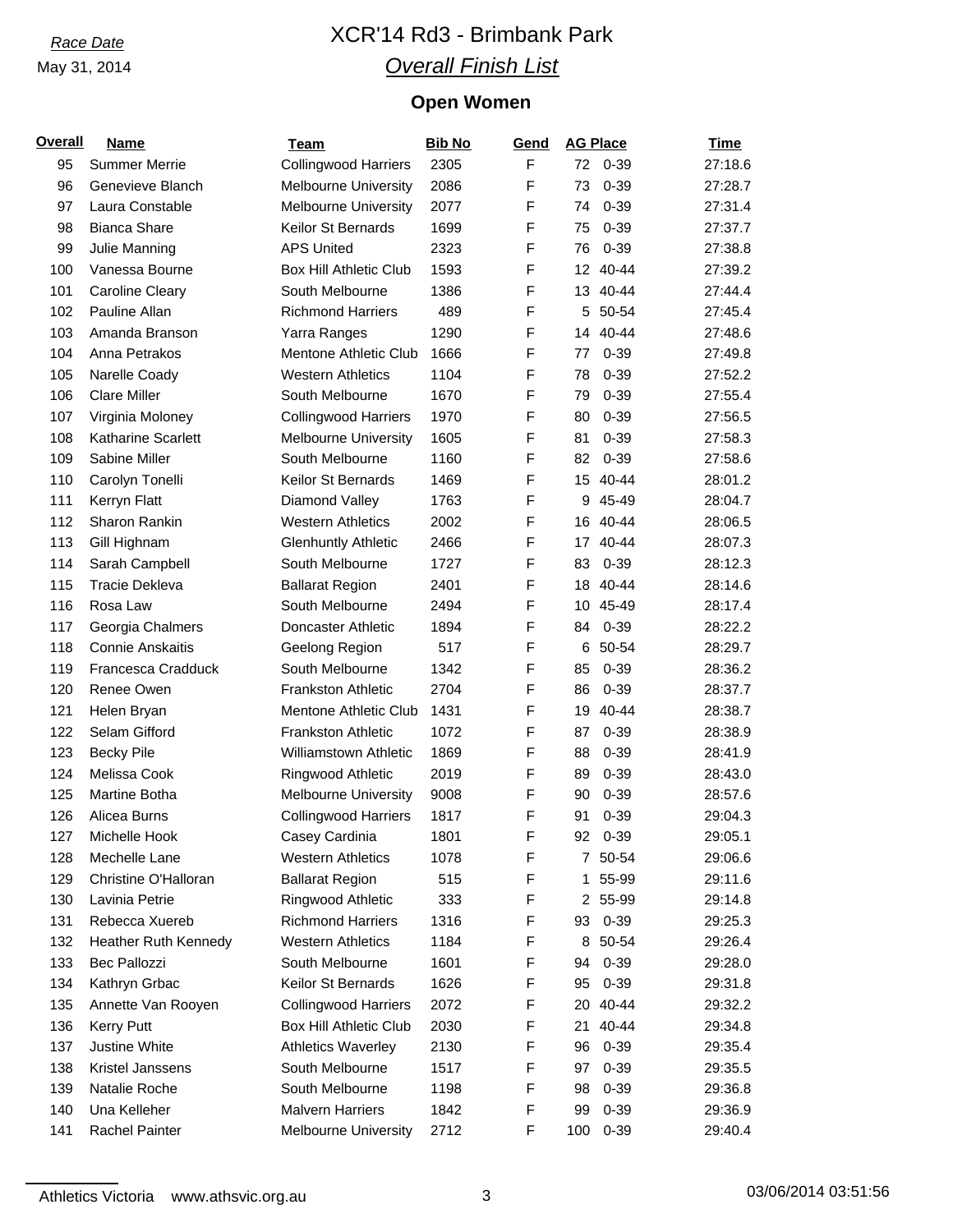# *Race Date* XCR'14 Rd3 - Brimbank Park *Overall Finish List*

## **Open Women**

| <b>Overall</b> | <b>Name</b>               | <u>Team</u>                                             | <b>Bib No</b> | Gend | <b>AG Place</b> | <b>Time</b> |
|----------------|---------------------------|---------------------------------------------------------|---------------|------|-----------------|-------------|
| 142            | Kerryn Walshe             | Diamond Valley                                          | 2162          | F    | 9 50-54         | 29:47.9     |
| 143            | Kim White                 | <b>Collingwood Harriers</b>                             | 1955          | F    | 22 40-44        | 29:50.1     |
| 144            | Paula Nakase              | <b>Glenhuntly Athletic</b>                              | 1413          | F    | 45-49<br>11     | 30:02.2     |
| 145            | Kim Wen                   | South Melbourne                                         | 1757          | F    | $0 - 39$<br>101 | 30:06.9     |
| 146            | <b>Helen Stanley</b>      | Victorian Masters                                       | 480           | F    | 55-99<br>3      | 30:08.1     |
| 147            | Megan Sloane              | <b>Box Hill Athletic Club</b>                           | 1324          | F    | 55-99<br>4      | 30:14.5     |
| 148            | <b>Teri Crook</b>         | <b>Athletics Essendon</b>                               | 1337          | F    | 12 45-49        | 30:16.9     |
| 149            | <b>Caroline Scott</b>     | South Melbourne                                         | 1115          | F    | $0 - 39$<br>102 | 30:19.0     |
| 150            | Sandy Adlington           | Mentone Athletic Club                                   | 1406          | F    | 23 40-44        | 30:23.5     |
| 151            | Janice Marston            | <b>Athletics Waverley</b>                               | 1196          | F    | 13 45-49        | 30:27.3     |
| 152            | Cathryn Hoare             | Geelong Region                                          | 1676          | F    | $0 - 39$<br>103 | 30:28.8     |
| 153            | Rose McVicar              | Williamstown Athletic                                   | 1867          | F    | 24 40-44        | 30:43.5     |
| 154            | <b>Colleen Stephens</b>   | <b>Ballarat Region</b>                                  | 1856          | F    | 55-99<br>5      | 30:48.9     |
| 155            | Sara Keranen              | <b>Williamstown Athletic</b>                            | 1034          | F    | 50-54<br>10     | 30:52.0     |
| 156            | <b>Catherine Matthews</b> | <b>Keilor St Bernards</b>                               | 1696          | F    | 45-49<br>14     | 30:53.4     |
| 157            | Robyn Winter              | South Melbourne                                         | 1816          | F    | 40-44<br>25     | 30:54.9     |
| 158            | Gemma Hocart              | Knox Athletic Club                                      | 2564          | F    | $0 - 39$<br>104 | 31:09.5     |
| 159            | Caroline Howard           | <b>Malvern Harriers</b>                                 | 1462          | F    | 15 45-49        | 31:11.1     |
| 160            | Naomi Holmes              | Geelong Region                                          | 1111          | F    | $0 - 39$<br>105 | 31:16.9     |
| 161            | Anna Orr                  | <b>Traralgon Harriers</b>                               | 2062          | F    | $0 - 39$<br>106 | 31:19.6     |
| 162            | Kristy Mahoney            | <b>Coburg Harriers</b>                                  | 9009          | F    | 107<br>$0 - 39$ | 31:22.7     |
| 163            | Clare Walsh               | <b>Melbourne University</b>                             | 1493          | F    | 108<br>$0 - 39$ | 31:24.9     |
| 164            | Angela Champion           | Diamond Valley                                          | 2422          | F    | 16 45-49        | 31:26.0     |
| 165            | Carlee Blanchard          | <b>Coburg Harriers</b>                                  | 1549          | F    | 109<br>$0 - 39$ | 31:28.4     |
| 166            | Caitlin Harrison          | <b>Box Hill Athletic Club</b>                           | 2661          | F    | $0 - 39$<br>110 | 31:46.1     |
| 167            | <b>Eimear Fox</b>         | <b>Malvern Harriers</b>                                 | 1582          | F    | 111<br>$0 - 39$ | 31:51.7     |
| 168            | Tania Kapetanovic         | Keilor St Bernards                                      | 1688          | F    | 17 45-49        | 31:51.8     |
| 169            | Marianne Quigley          | <b>Richmond Harriers</b>                                | 1084          | F    | $0 - 39$<br>112 | 31:59.5     |
|                | Leeanne Morris            |                                                         | 1781          | F    | $0 - 39$<br>113 |             |
| 170            |                           | <b>Collingwood Harriers</b><br><b>Richmond Harriers</b> |               | F    |                 | 32:06.8     |
| 171            | Martine Weston            |                                                         | 1665          |      | 45-49<br>18     | 32:08.5     |
| 172            | <b>Brigitte Sneyders</b>  | <b>Western Athletics</b>                                | 2668          | F    | 114<br>$0 - 39$ | 32:20.2     |
| 173            | Chelsea Morley            | <b>Western Athletics</b>                                | 1107          | F    | 115 0-39        | 32:37.3     |
| 174            | Kelly Spiteri             | <b>Coburg Harriers</b>                                  | 2692          | F    | 26 40-44        | 32:42.5     |
| 175            | Caitlyn Broberg           | Diamond Valley                                          | 2166          | F    | $0 - 39$<br>116 | 32:47.4     |
| 176            | Joanne Francken           | <b>Western Athletics</b>                                | 1183          | F    | 40-44<br>27     | 32:49.4     |
| 177            | Sharon Hockley            | Geelong Region                                          | 1108          | F    | 28 40-44        | 32:52.7     |
| 178            | <b>Bianca Pook</b>        | <b>Ballarat Region</b>                                  | 2320          | F    | $0 - 39$<br>117 | 32:58.5     |
| 179            | Sarah Fisher              | Diamond Valley                                          | 1423          | F    | $0 - 39$<br>118 | 33:04.7     |
| 180            | Carolyn Rosenbrock        | <b>Athletics Nunawading</b>                             | 1100          | F    | 50-54<br>11     | 33:10.2     |
| 181            | Sue McCall                | Yarra Ranges                                            | 2348          | F    | 29 40-44        | 33:11.6     |
| 182            | Rebecca Giacomin          | <b>Athletics Essendon</b>                               | 2703          | F    | $0 - 39$<br>119 | 33:13.5     |
| 183            | <b>Christine Horn</b>     | <b>Malvern Harriers</b>                                 | 2562          | F    | $0 - 39$<br>120 | 33:19.9     |
| 184            | Dayna Simpson             | <b>Richmond Harriers</b>                                | 1541          | F    | 40-44<br>30     | 33:27.8     |
| 185            | Clare Bunker              | <b>Western Athletics</b>                                | 1181          | F    | 121<br>$0 - 39$ | 33:36.5     |
| 186            | Leah Finch                | Doncaster Athletic                                      | 1472          | F    | 122<br>$0 - 39$ | 33:40.5     |
| 187            | Lorron Donoghue           | Doncaster Athletic                                      | 1916          | F    | 31 40-44        | 33:57.4     |
| 188            | Linda Black               | Victorian Masters                                       | 1684          | F    | 12 50-54        | 34:33.5     |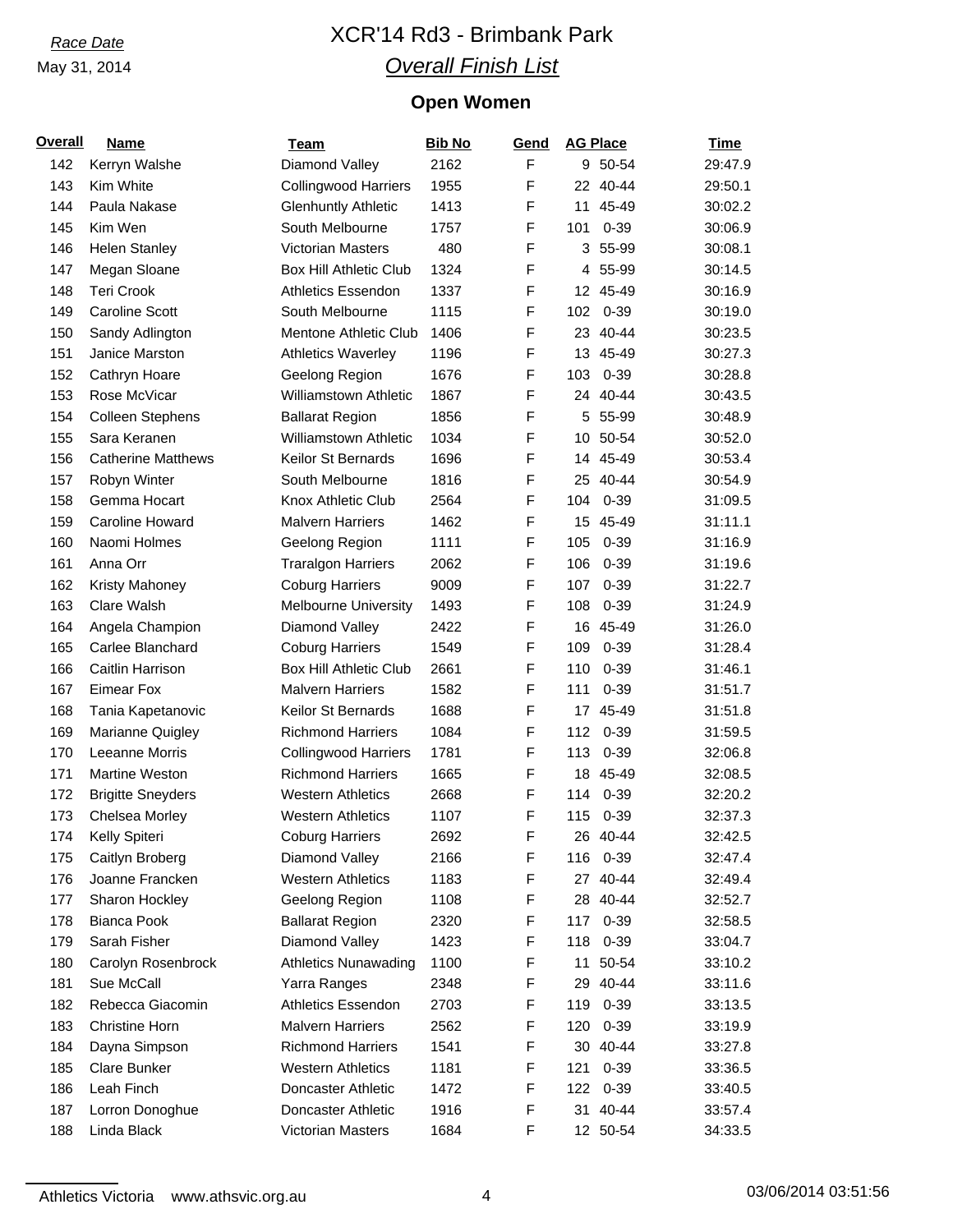# *Race Date* XCR'14 Rd3 - Brimbank Park *Overall Finish List*

## **Open Women**

| <u>Overall</u> | Name                | Team                         | <b>Bib No</b> | Gend | <b>AG Place</b> | <b>Time</b> |
|----------------|---------------------|------------------------------|---------------|------|-----------------|-------------|
| 189            | Jay Wright          | <b>Malvern Harriers</b>      | 1846          | F    | 13 50-54        | 34:52.3     |
| 190            | Pennie Hayes        | <b>Collingwood Harriers</b>  | 2475          | F    | 45-49<br>19     | 35:15.8     |
| 191            | Hannah Garganis     | <b>Collingwood Harriers</b>  | 1401          | F    | $0 - 39$<br>123 | 35:30.4     |
| 192            | Tina Couper         | Mentone Athletic Club        | 1434          | F    | 45-49<br>20     | 35:42.2     |
| 193            | Clare Garganis      | <b>Collingwood Harriers</b>  | 1400          | F    | $40 - 44$<br>32 | 35:43.4     |
| 194            | Carmel Moorhead     | <b>St Stephens Harriers</b>  | 1654          | F    | 124<br>0-39     | 35:45.4     |
| 195            | Jeanne Bryan        | <b>Victorian Masters</b>     | 1848          | F    | 55-99<br>6      | 36:44.4     |
| 196            | <b>Emily Stokes</b> | <b>Athletics Waverley</b>    | 2181          | F    | $0 - 39$<br>125 | 37:47.3     |
| 197            | Jennifer Houghton   | <b>Traralgon Harriers</b>    | 1607          | F    | 40-44<br>33     | 37:52.3     |
| 198            | <b>Jackie Steel</b> | <b>Coburg Harriers</b>       | 2279          | F    | 126<br>0-39     | 37:56.5     |
| 199            | Janet Moloney       | <b>Keilor St Bernards</b>    | 2495          | F    | 55-99<br>7      | 38:29.3     |
| 200            | <b>Judit Dencs</b>  | South Melbourne              | 1301          | F    | 55-99<br>8      | 38:45.0     |
| 201            | Nicole Gunn         | <b>Keilor St Bernards</b>    | 1803          | F    | $0 - 39$<br>127 | 39:20.2     |
| 202            | Sammy Nicola        | <b>Williamstown Athletic</b> | 1868          | F    | 45-49<br>21     | 40:00.4     |
| 203            | Debbie Canal        | <b>Coburg Harriers</b>       | 1992          | F    | 50-54<br>14     | 40:27.2     |
| 204            | Simone Albiston     | <b>Athletics Waverley</b>    | 2129          | F    | 45-49<br>22     | 40:50.5     |
| 205            | Simone David        | Ivanhoe Harriers             | 2669          | F    | 128<br>$0 - 39$ | 41:21.8     |
| 206            | Brenda Cashin       | <b>Western Athletics</b>     | 1053          | F    | 45-49<br>23     | 42:21.8     |
| 207            | Kara Langelaan      | Casey Cardinia               | 1579          | F    | 129<br>$0 - 39$ | 44:27.7     |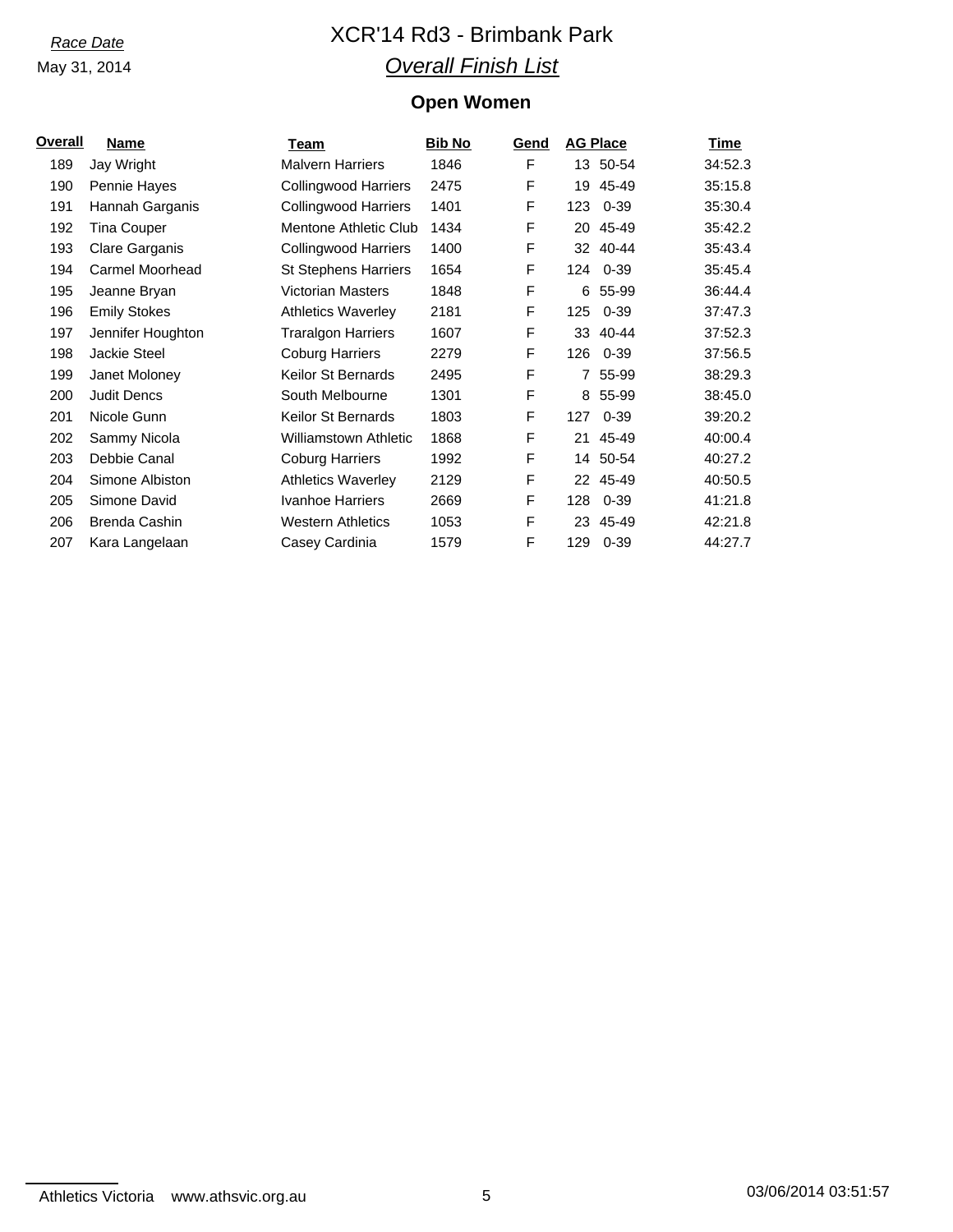# *Race Date* XCR'14 Rd3 - Brimbank Park *Overall Finish List*

## **Open Men**

| <b>Overall</b> | <b>Name</b>            | <b>Team</b>                   | <b>Bib No</b> | Gend |                | <b>AG Place</b> | Time    | <b>Penalty</b> |
|----------------|------------------------|-------------------------------|---------------|------|----------------|-----------------|---------|----------------|
| 1              | Craig Mottram          | Geelong Region                | 309           | M    | 1              | $0 - 39$        | 51:48.5 |                |
| 2              | <b>Toby Rayner</b>     | <b>Glenhuntly Athletic</b>    | 1673          | M    | 2              | $0 - 39$        | 52:10.4 |                |
| 3              | Stephen Dinneen        | <b>Box Hill Athletic Club</b> | 1568          | M    | 3              | $0 - 39$        | 52:31.7 |                |
| 4              | Mark Kirwan            | <b>Melbourne University</b>   | 1820          | M    | 4              | $0 - 39$        | 52:46.9 |                |
| 5              | <b>Matthew Bayley</b>  | <b>APS United</b>             | 2115          | M    | 5              | $0 - 39$        | 53:10.9 |                |
| 6              | Nicholas Wightman      | Geelong Region                | 24            | M    | 6              | $0 - 39$        | 53:27.7 |                |
| 7              | Mitchel Brown          | <b>Athletics Essendon</b>     | 22            | M    | $\overline{7}$ | $0 - 39$        | 53:41.5 |                |
| 8              | <b>William Potter</b>  | <b>Box Hill Athletic Club</b> | 1792          | M    | 8              | $0 - 39$        | 53:50.5 |                |
| 9              | <b>Rhydian Cowley</b>  | <b>Glenhuntly Athletic</b>    | 13            | M    | 9              | $0 - 39$        | 54:34.0 |                |
| 10             | Hirotaka Tanimoto      | Doncaster Athletic            | 1430          | М    | 10             | $0 - 39$        | 54:46.0 |                |
| 11             | Liam Adams             | <b>Athletics Essendon</b>     | 20            | M    | 11             | $0 - 39$        | 54:54.1 |                |
| 12             | Benjamin Ashkettle     | Doncaster Athletic            | 1471          | M    | 12             | $0 - 39$        | 54:54.3 |                |
| 13             | <b>Martin Mashford</b> | <b>Melbourne University</b>   | 1936          | M    | 13             | $0 - 39$        | 55:02.1 |                |
| 14             | Dane Verwey            | <b>Frankston Athletic</b>     | 1733          | М    | 14             | $0 - 39$        | 55:07.2 |                |
| 15             | Sam Crowther           | Knox Athletic Club            | 2094          | M    | 15             | $0 - 39$        | 55:08.3 |                |
| 16             | Liam Delany            | <b>Collingwood Harriers</b>   | 1130          | M    | 16             | $0 - 39$        | 55:09.1 |                |
| 17             | Sam Dipnall            | <b>Box Hill Athletic Club</b> | 1133          | M    | 17             | $0 - 39$        | 55:11.3 |                |
| 18             | Nathan Buschkuehl      | <b>Frankston Athletic</b>     | 1242          | М    | 18             | $0 - 39$        | 55:21.8 |                |
| 19             | <b>Tony Crawford</b>   | <b>Frankston Athletic</b>     | 2067          | M    | 19             | $0 - 39$        | 55:35.3 |                |
| 20             | Craig Semple           | <b>Glenhuntly Athletic</b>    | 455           | M    | 1              | 40-44           | 55:35.5 |                |
| 21             | <b>Matthew Davy</b>    | <b>Frankston Athletic</b>     | 1831          | M    | 20             | $0 - 39$        | 55:40.7 |                |
| 22             | Julian Spence          | Geelong Region                | 1284          | M    | 21             | $0 - 39$        | 55:47.2 |                |
| 23             | Allan Failla           | Geelong Region                | 2683          | M    |                | 2 40-44         | 56:24.1 |                |
| 24             | <b>Michael Dowel</b>   | <b>Box Hill Athletic Club</b> | 1504          | M    | 22             | $0 - 39$        | 56:34.0 |                |
| 25             | Jamie Wagstaff         | <b>St Stephens Harriers</b>   | 1674          | M    | 23             | $0 - 39$        | 56:36.4 |                |
| 26             | <b>Adrian Vincent</b>  | <b>Box Hill Athletic Club</b> | 2448          | M    | 24             | $0 - 39$        | 57:09.8 |                |
| 27             | <b>Matthew Coloe</b>   | <b>Box Hill Athletic Club</b> | 2716          | M    | 25             | $0 - 39$        | 57:09.9 |                |
| 28             | Nicholas Earl          | <b>Melbourne University</b>   | 2025          | M    | 26             | $0 - 39$        | 57:19.3 |                |
| 29             | Kevin Craigie          | <b>St Stephens Harriers</b>   | 2206          | M    | 27             | $0 - 39$        | 57:28.2 |                |
| 30             | Jai Edmonds            | <b>Collingwood Harriers</b>   | 1963          | M    | 28             | $0 - 39$        | 57:32.1 |                |
| 31             | Grant Morgan           | Diamond Valley                | 1823          | M    | 29             | $0 - 39$        | 57:34.3 |                |
| 32             | Joji Mori              | <b>Richmond Harriers</b>      | 1740          | M    | 30             | 0-39            | 57:41.8 |                |
| 33             | Tim Bryant             | <b>Collingwood Harriers</b>   | 2032          | M    | 31             | $0 - 39$        | 57:50.2 |                |
| 34             | <b>Steven Williams</b> | <b>Athletics Waverley</b>     | 2131          | М    | 3              | 40-44           | 57:54.3 |                |
| 35             | Peter Green            | <b>Box Hill Athletic Club</b> | 1636          | M    | 32             | $0 - 39$        | 57:55.9 |                |
| 36             | Adrian Mclean          | <b>Athletics Nunawading</b>   | 1495          | M    | 33             | $0 - 39$        | 58:02.6 |                |
| 37             | Nicholas Van Raaphorst | <b>Ballarat Region</b>        | 320           | M    | 34             | $0 - 39$        | 58:03.6 |                |
| 38             | <b>Brett Coleman</b>   | Geelong Region                | 1004          | M    | 35             | $0 - 39$        | 58:17.1 |                |
| 39             | Robert Pope            | <b>Western Athletics</b>      | 2558          | M    | 36             | $0 - 39$        | 58:24.0 |                |
| 40             | Simon Bevege           | <b>Collingwood Harriers</b>   | 1507          | M    | 37             | $0 - 39$        | 58:45.2 |                |
| 41             | Cameron Hall           | Mornington Peninsula          | 1035          | M    | 38             | $0 - 39$        | 58:53.3 |                |
| 42             | Angus Morrison         | <b>Athletics Nunawading</b>   | 2235          | М    | 39             | $0 - 39$        | 58:58.2 |                |
| 43             | Sean Whipp             | Frankston Athletic            | 1809          | M    | 40             | $0 - 39$        | 59:09.5 |                |
| 44             | Welday Mebrahtu        | Box Hill Athletic Club        | 1802          | M    | 41             | $0 - 39$        | 59:20.0 |                |
| 45             | Paul Wilson            | <b>APS United</b>             | 1378          | M    | 1              | 45-49           | 59:23.1 |                |
| 46             | Stephen Hadley         | Diamond Valley                | 2527          | М    | 42             | $0 - 39$        | 59:25.3 |                |
| 47             | Campbell Maffett       | <b>Collingwood Harriers</b>   | 453           | М    |                | 4 40-44         | 59:29.9 |                |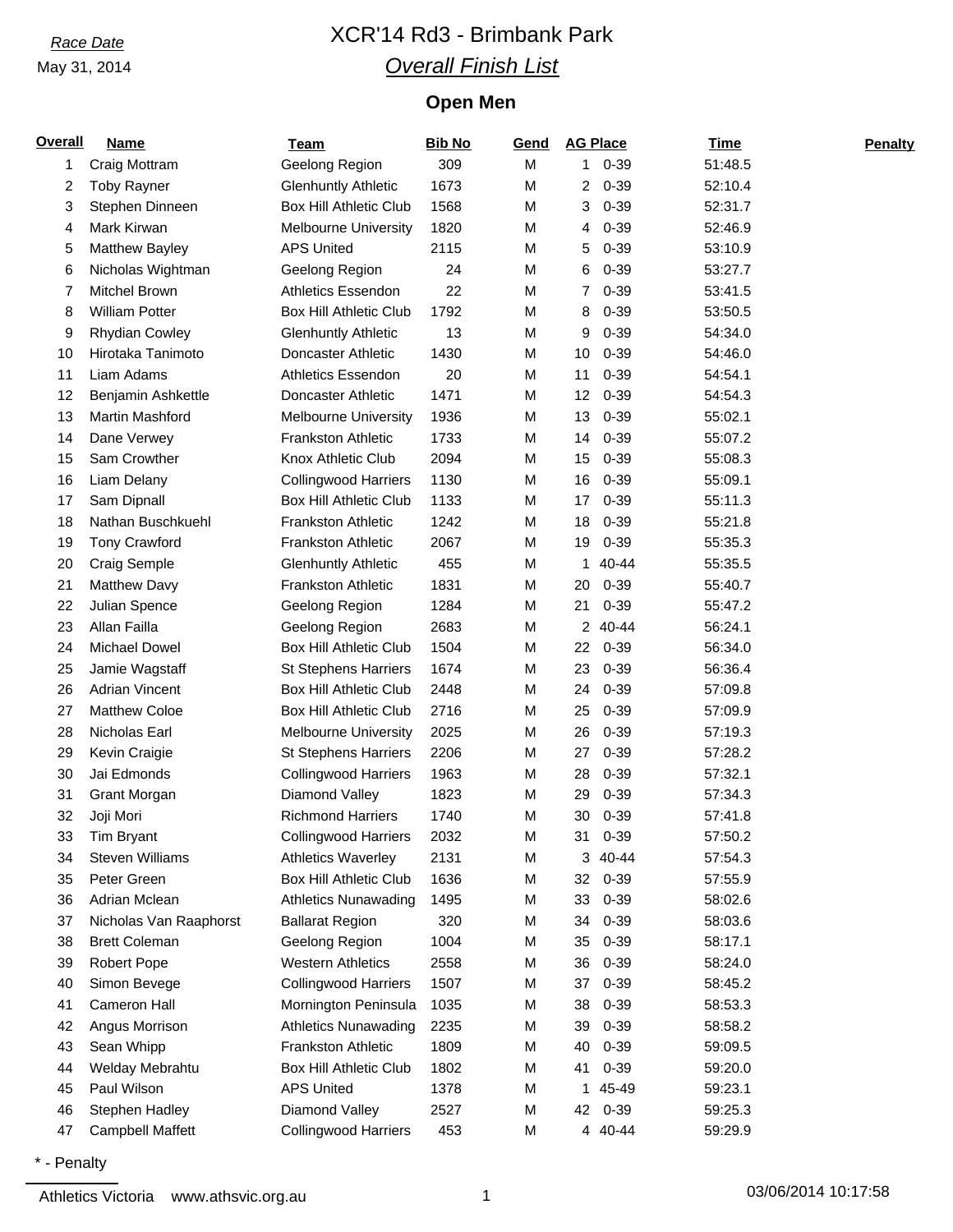# *Race Date* XCR'14 Rd3 - Brimbank Park *Overall Finish List*

## **Open Men**

| <b>Overall</b> | <b>Name</b>            | <b>Team</b>                   | <b>Bib No</b> | Gend | <b>AG Place</b> | <b>Time</b> | <b>Penalty</b> |
|----------------|------------------------|-------------------------------|---------------|------|-----------------|-------------|----------------|
| 48             | David Paroissien       | Melbourne University          | 1610          | M    | $0 - 39$<br>43  | 59:48.6     |                |
| 49             | Jacob Gifty            | South Melbourne               | 1343          | M    | $0 - 39$<br>44  | 1:00:01.2   |                |
| 50             | Daniel Hutchinson      | Geelong Region                | 1205          | M    | 45<br>$0 - 39$  | 1:00:04.2   |                |
| 51             | Samuel Quirk           | <b>St Stephens Harriers</b>   | 1230          | M    | $0 - 39$<br>46  | 1:00:06.4   |                |
| 52             | Beau Lang              | <b>Glenhuntly Athletic</b>    | 1775          | M    | 47<br>$0 - 39$  | 1:00:11.9   |                |
| 53             | Shaun Green            | <b>Malvern Harriers</b>       | 1461          | M    | 5<br>40-44      | 1:00:19.9   |                |
| 54             | <b>Andrew Scott</b>    | <b>APS United</b>             | 450           | M    | 40-44<br>6      | 1:00:31.9   |                |
| 55             | Joshua De Stefanis     | <b>Box Hill Athletic Club</b> | 2157          | M    | $0 - 39$<br>48  | 1:00:47.8   |                |
| 56             | Paul Burge             | <b>Ballarat Region</b>        | 1526          | M    | 7<br>40-44      | 1:00:52.3   |                |
| 57             | <b>Bradley Bullock</b> | <b>Collingwood Harriers</b>   | 1049          | M    | $0 - 39$<br>49  | 1:01:01.9   |                |
| 58             | Daniel Balassone       | <b>Box Hill Athletic Club</b> | 1634          | M    | 50<br>$0 - 39$  | 1:01:22.7   |                |
| 59             | Shane Keddie           | Geelong Region                | 2050          | M    | 51<br>$0 - 39$  | 1:01:44.8   |                |
| 60             | Ben Buckingham         | <b>St Stephens Harriers</b>   | 2119          | M    | 52<br>$0 - 39$  | 1:01:51.2   |                |
| 61             | Jarrod McMullen        | Geelong Region                | 2387          | M    | 53<br>$0 - 39$  | 1:01:52.7   |                |
| 62             | Michael Johnson        | <b>Athletics Essendon</b>     | 2007          | M    | $0 - 39$<br>54  | 1:01:54.0   |                |
| 63             | <b>Clement Scott</b>   | South Melbourne               | 1722          | M    | $0 - 39$<br>55  | 1:01:57.7   |                |
| 64             | Simon Bowly            | <b>Glenhuntly Athletic</b>    | 1137          | M    | 56<br>$0 - 39$  | 1:01:58.9   |                |
| 65             | Ryo Tsukui             | South Melbourne               | 1394          | M    | $0 - 39$<br>57  | 1:02:04.7   |                |
| 66             | <b>Mark Deslandes</b>  | <b>Athletics Nunawading</b>   | 1044          | M    | 58<br>$0 - 39$  | 1:02:05.7   |                |
| 67             | Tom Vernon             | <b>Athletics Essendon</b>     | 1879          | M    | $0 - 39$<br>59  | 1:02:09.4   |                |
| 68             | David McDonald         | <b>Melbourne University</b>   | 1223          | M    | 60<br>$0 - 39$  | 1:02:11.7   |                |
| 69             | Darren Henstridge      | <b>Glenhuntly Athletic</b>    | 1138          | M    | $0 - 39$<br>61  | 1:02:22.7   |                |
| 70             | Peter Macknamara       | <b>Glenhuntly Athletic</b>    | 2513          | M    | 40-44<br>8      | 1:02:26.5   |                |
| 71             | Malcolm Campbell       | <b>Collingwood Harriers</b>   | 1952          | M    | 40-44<br>9      | 1:02:28.0   |                |
| 72             | <b>Richard Does</b>    | Mornington Peninsula          | 1123          | M    | 10 40-44        | 1:02:32.3   |                |
| 73             | <b>Robert Trott</b>    | Keilor St Bernards            | 1628          | M    | $0 - 39$<br>62  | 1:02:39.9   |                |
| 74             | <b>Steven Quirk</b>    | <b>Victorian Masters</b>      | 495           | M    | 50-54<br>1.     | 1:02:51.4   |                |
| 75             | Shane Bishop           | Mornington Peninsula          | 1213          | M    | $0 - 39$<br>63  | 1:02:53.6   |                |
| 76             | Erik Ueda              | <b>Melbourne University</b>   | 2054          | M    | 64<br>$0 - 39$  | 1:02:56.4   |                |
| 77             | Luke Goodman           | <b>APS United</b>             | 2136          | M    | 45-49<br>2.     | 1:03:00.8   |                |
| 78             | <b>Trent Collins</b>   | <b>Box Hill Athletic Club</b> | 9013          | M    | 65<br>$0 - 39$  | 1:03:05.2   |                |
| 79             | <b>Tyson Kingston</b>  | <b>Richmond Harriers</b>      | 1096          | M    | 66<br>$0 - 39$  | 1:03:09.0   |                |
| 80             | Anthony Woodward       | Melbourne University          | 1494          | M    | 11<br>40-44     | 1:03:10.5   |                |
| 81             | Steven Russell         | <b>Melbourne University</b>   | 2473          | M    | $0 - 39$<br>67  | 1:03:17.9   |                |
| 82             | Han Quach              | <b>Glenhuntly Athletic</b>    | 1664          | M    | $0 - 39$<br>68  | 1:03:22.8   |                |
| 83             | Mike Rennie            | Knox Athletic Club            | 2718          | M    | $0 - 39$<br>69  | 1:03:26.4   |                |
| 84             | Robert Schwerkolt      | <b>APS United</b>             | 1977          | M    | 3 45-49         | 1:03:26.6   |                |
| 85             | Corey Lawson           | South Melbourne               | 1374          | M    | $0 - 39$<br>70  | 1:03:32.8   |                |
| 86             | David Grigg            | <b>Ballarat Region</b>        | 1328          | M    | $0 - 39$<br>71  | 1:03:33.4   |                |
| 87             | Steven Bonfadini       | Mornington Peninsula          | 1364          | M    | $0 - 39$<br>72  | 1:03:36.1   |                |
| 88             | Aaron Murphy           | South Melbourne               | 1128          | M    | $0 - 39$<br>73  | 1:03:37.8   |                |
| 89             | <b>Bradley Fuller</b>  | Geelong Region                | 1729          | M    | $0 - 39$<br>74  | 1:03:42.5   |                |
| 90             | David Bayley           | <b>APS United</b>             | 2114          | M    | $0 - 39$<br>75  | 1:03:45.9   |                |
| 91             | <b>Andrew Hester</b>   | <b>Box Hill Athletic Club</b> | 2672          | M    | $0 - 39$<br>76  | 1:03:46.0   |                |
| 92             | Cameron Menadue        | <b>Western Athletics</b>      | 1735          | M    | $0 - 39$<br>77  | 1:03:49.8   |                |
| 93             | Damien Bruneau         | <b>Athletics Essendon</b>     | 2620          | M    | $0 - 39$<br>78  | 1:03:50.6   |                |
| 94             | Peter Cowell           | Victorian Masters             | 490           | М    | 2 50-54         | 1:03:52.4   |                |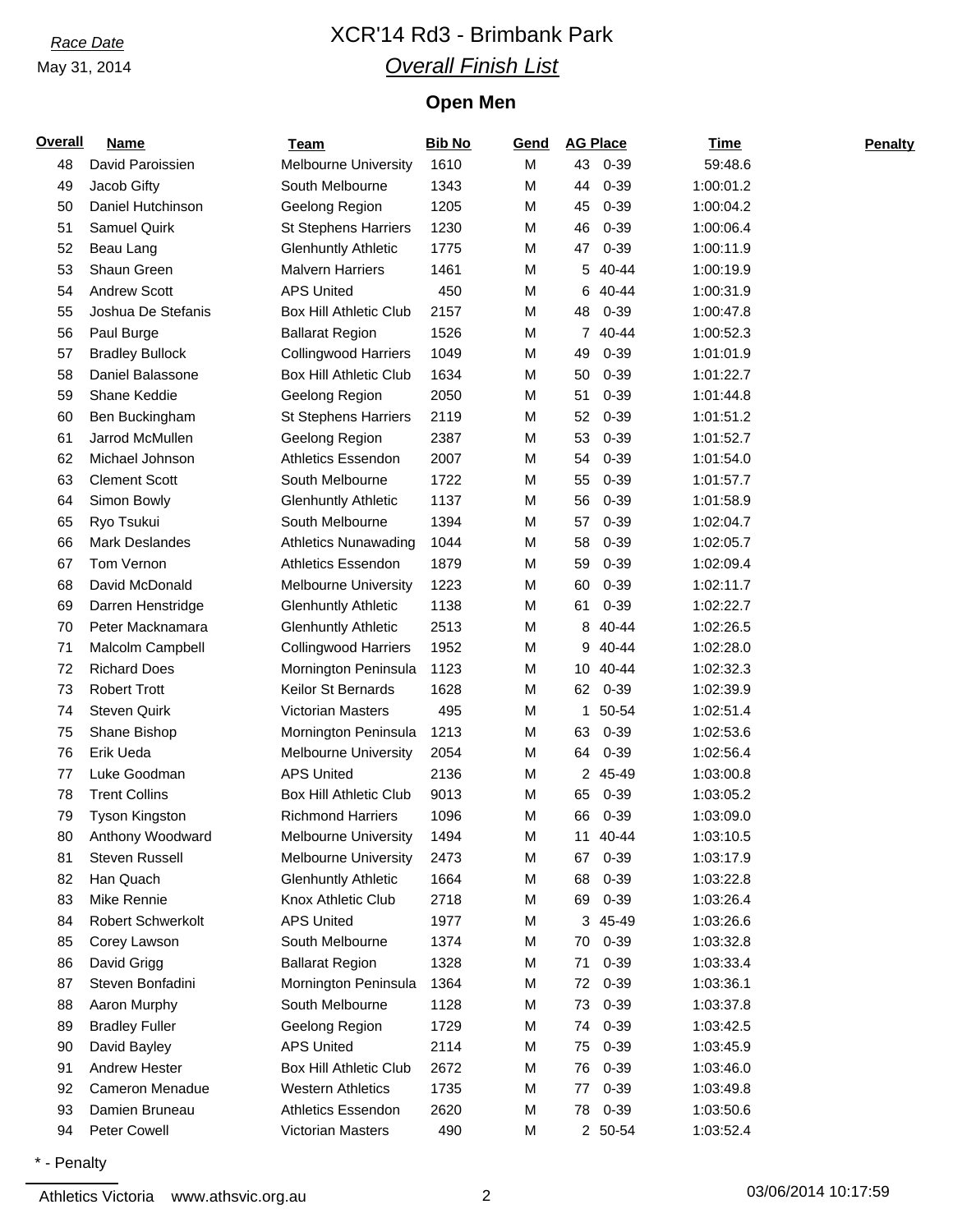# *Race Date* XCR'14 Rd3 - Brimbank Park *Overall Finish List*

## **Open Men**

| <b>Overall</b> | <b>Name</b>            | <b>Team</b>                   | <b>Bib No</b> | Gend |     | <b>AG Place</b> | <b>Time</b> | <b>Penalty</b> |
|----------------|------------------------|-------------------------------|---------------|------|-----|-----------------|-------------|----------------|
| 95             | <b>Bernard Hall</b>    | <b>Athletics Nunawading</b>   | 2146          | M    |     | 79 0-39         | 1:04:01.2   |                |
| 96             | Alistair Ham           | <b>Ballarat Region</b>        | 2476          | M    | 3   | 50-54           | 1:04:04.3   |                |
| 97             | <b>Adam Saunders</b>   | <b>Collingwood Harriers</b>   | 1154          | М    |     | 12 40-44        | 1:04:13.8   |                |
| 98             | Andrew Selby Smith     | <b>Melbourne University</b>   | 1492          | М    | 80  | $0 - 39$        | 1:04:18.2   |                |
| 99             | <b>Grant Simpson</b>   | Geelong Region                | 505           | М    | 13  | 40-44           | 1:04:20.5   |                |
| 100            | Rohan Day              | Mornington Peninsula          | 1200          | М    |     | 14 40-44        | 1:04:21.5   |                |
| 101            | Frank Ciancio          | <b>Melbourne University</b>   | 1488          | M    | 81  | $0 - 39$        | 1:04:23.0   |                |
| 102            | Hamish Beaumont        | <b>Melbourne University</b>   | 1661          | М    | 82  | $0 - 39$        | 1:04:26.5   |                |
| 103            | James Atkinson         | <b>Athletics Waverley</b>     | 1218          | М    | 4   | 45-49           | 1:04:28.3   |                |
| 104            | Shane Draper           | Victorian Masters             | 1686          | М    |     | 15 40-44        | 1:04:34.5   |                |
| 105            | Cadeyrn Douglas        | <b>Collingwood Harriers</b>   | 2545          | М    | 83  | $0 - 39$        | 1:04:35.0   |                |
| 106            | <b>Fabian Hitchens</b> | <b>Box Hill Athletic Club</b> | 2700          | М    | 84  | $0 - 39$        | 1:04:37.1   |                |
| 107            | Anthony George         | <b>Athletics Waverley</b>     | 2289          | М    | 4   | 50-54           | 1:04:38.4   |                |
| 108            | Marcus Boxall          | <b>Malvern Harriers</b>       | 1175          | M    | 85  | $0 - 39$        | 1:04:39.3   |                |
| 109            | David Mellings         | <b>Athletics Nunawading</b>   | 1046          | М    | 5   | 45-49           | 1:04:43.0   |                |
| 110            | Dion Perry             | Mornington Peninsula          | 1042          | М    | 86  | $0 - 39$        | 1:04:45.4   |                |
| 111            | <b>Benjamin Lucas</b>  | Doncaster Athletic            | 1477          | M    | 87  | $0 - 39$        | 1:04:45.5   |                |
| 112            | <b>Darrel Cross</b>    | <b>Traralgon Harriers</b>     | 2381          | M    | 6   | 45-49           | 1:04:53.9   |                |
| 113            | Mikael Waltersson      | South Melbourne               | 1116          | М    | 88  | $0 - 39$        | 1:05:03.6   |                |
| 114            | Anthony Mithen         | <b>Collingwood Harriers</b>   | 2670          | М    |     | 16 40-44        | 1:05:04.2   |                |
| 115            | <b>Travis Tremayne</b> | <b>APS United</b>             | 2085          | M    |     | 17 40-44        | 1:05:04.7   |                |
| 116            | <b>Andrew Edwards</b>  | <b>APS United</b>             | 2203          | M    | 5   | 50-54           | 1:05:05.2   |                |
| 117            | Stephen Rennick        | <b>St Stephens Harriers</b>   | 1788          | М    | 89  | $0 - 39$        | 1:05:06.4   |                |
| 118            | Glenn Carroll          | <b>Athletics Waverley</b>     | 2503          | М    | 90  | $0 - 39$        | 1:05:06.9   |                |
| 119            | <b>Jared Walker</b>    | Geelong Region                | 1821          | M    | 91  | $0 - 39$        | 1:05:08.5   |                |
| 120            | <b>Matthew Vernal</b>  | <b>Athletics Nunawading</b>   | 2084          | M    | 18  | 40-44           | 1:05:09.5   |                |
| 121            | Martin Spiteri         | <b>Athletics Waverley</b>     | 1435          | M    | 19  | 40-44           | 1:05:10.7   |                |
| 122            | <b>Martin Murray</b>   | Diamond Valley                | 2163          | M    |     | 6 50-54         | 1:05:13.3   |                |
| 123            | <b>Phillip Bowes</b>   | South Melbourne               | 1090          | M    | 1   | 55-59           | 1:05:15.2   |                |
| 124            | Jeffrey Jones          | <b>Athletics Essendon</b>     | 1519          | M    |     | 20 40-44        | 1:05:19.4   |                |
| 125            | Alan Smyth             | South Melbourne               | 1296          | M    | 92  | $0 - 39$        | 1:05:26.2   |                |
| 126            | William Grbic          | South Melbourne               | 1102          | М    | 93  | $0 - 39$        | 1:05:33.1   |                |
| 127            | Ian Cornthwaite        | <b>Traralgon Harriers</b>     | 522           | M    | 7   | 50-54           | 1:05:33.9   |                |
| 128            | Michael Clarke         | Yarra Ranges                  | 1830          | M    | 94  | $0 - 39$        | 1:05:34.1   |                |
| 129            | Simon Austen           | <b>Richmond Harriers</b>      | 1322          | M    | 95  | $0 - 39$        | 1:05:38.1   |                |
| 130            | Shohei Waller          | <b>Melbourne University</b>   | 1616          | М    | 96  | $0 - 39$        | 1:05:39.8   |                |
| 131            | Andrew Johnson         | Mentone Athletic Club         | 1407          | М    | 97  | $0 - 39$        | 1:05:47.5   |                |
| 132            | <b>Howard Sharp</b>    | South Melbourne               | 1671          | M    | 98  | $0 - 39$        | 1:05:47.5   |                |
| 133            | Abdiaziz Sheikh        | Williamstown Athletic         | 2093          | М    | 99  | $0 - 39$        | 1:05:49.1   |                |
| 134            | <b>Tait Ovens</b>      | Geelong Region                | 1668          | M    | 100 | $0 - 39$        | 1:05:49.5   |                |
| 135            | Daniel Mitchell        | <b>St Stephens Harriers</b>   | 1900          | M    | 101 | $0 - 39$        | 1:05:50.1   |                |
| 136            | Ben Howe               | <b>Glenhuntly Athletic</b>    | 1172          | M    | 102 | $0 - 39$        | 1:05:54.1   |                |
| 137            | <b>Steve Preece</b>    | Mornington Peninsula          | 1032          | M    |     | 21 40-44        | 1:06:13.4   |                |
| 138            | John Williams          | <b>Malvern Harriers</b>       | 1845          | М    |     | 2 55-59         | 1:06:19.0   |                |
| 139            | Chris Camilleri        | <b>Western Athletics</b>      | 2271          | М    | 103 | $0 - 39$        | 1:06:20.2   |                |
| 140            | George Dyer            | Knox Athletic Club            | 2328          | M    |     | 7 45-49         | 1:06:21.3   |                |
| 141            | Tim Hui                | Melbourne University          | 1489          | M    | 104 | $0 - 39$        | 1:06:27.9   |                |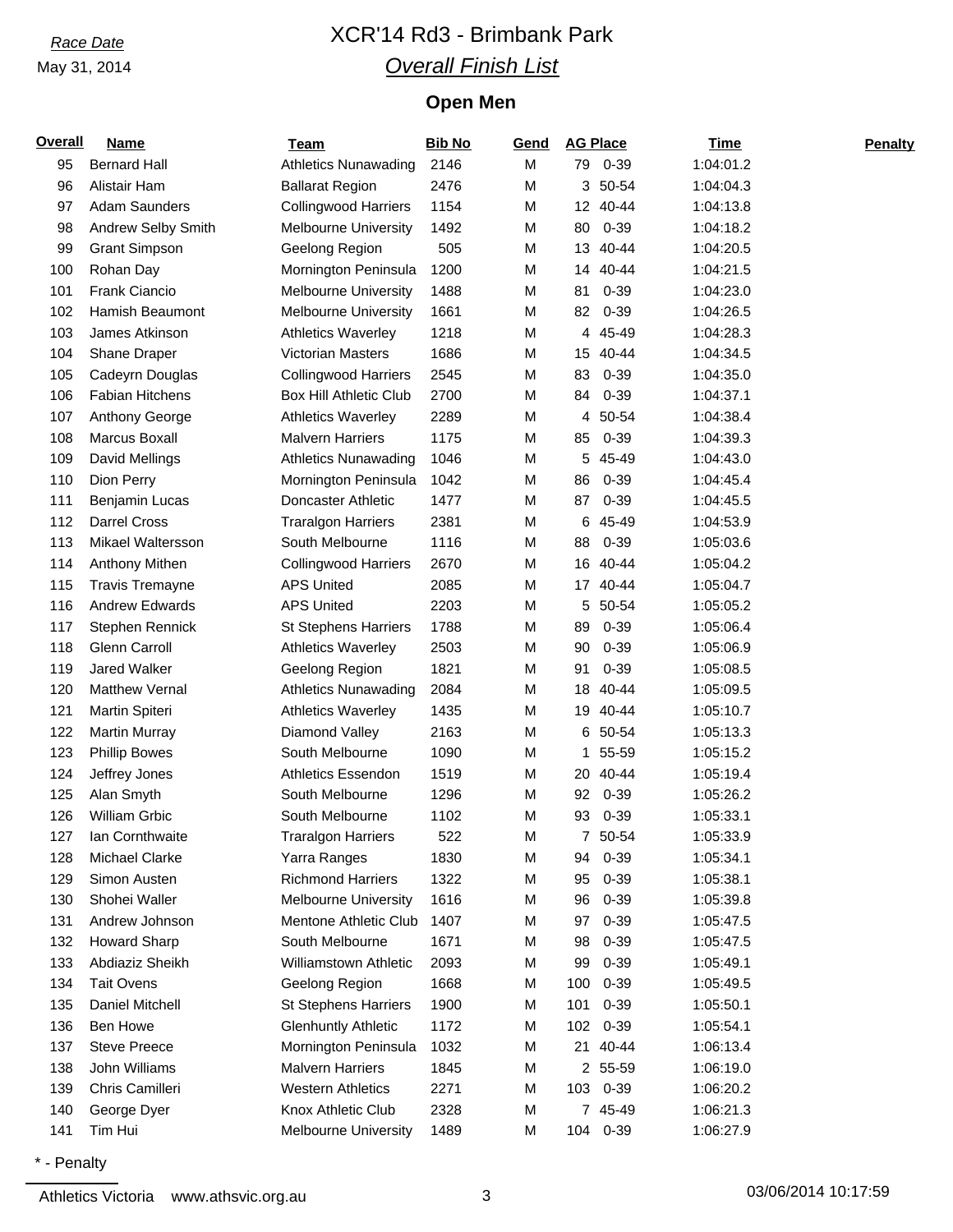# *Race Date* XCR'14 Rd3 - Brimbank Park *Overall Finish List*

## **Open Men**

| <b>Overall</b> | <b>Name</b>               | <b>Team</b>                   | <b>Bib No</b> | Gend |     | <b>AG Place</b> | <b>Time</b> | <b>Penalty</b> |
|----------------|---------------------------|-------------------------------|---------------|------|-----|-----------------|-------------|----------------|
| 142            | Shane Marshall            | <b>Collingwood Harriers</b>   | 1131          | M    |     | 105 0-39        | 1:06:33.0   |                |
| 143            | Ewen Vowels               | <b>Athletics Waverley</b>     | 2505          | M    | 106 | $0 - 39$        | 1:06:36.4   |                |
| 144            | Tony Langelaan            | <b>Box Hill Athletic Club</b> | 1017          | M    |     | 8 45-49         | 1:06:41.5   |                |
| 145            | Danny Hawksworth          | Athletics Essendon            | 1949          | М    | 107 | $0 - 39$        | 1:06:43.3   |                |
| 146            | David Abfalter            | Keilor St Bernards            | 1390          | М    | 9   | 45-49           | 1:06:45.5   |                |
| 147            | Domenic Michienzi         | Keilor St Bernards            | 1357          | М    |     | 22 40-44        | 1:06:47.2   |                |
| 148            | <b>Anthony Hally</b>      | <b>Collingwood Harriers</b>   | 1548          | M    |     | 23 40-44        | 1:06:48.2   |                |
| 149            | Antonio Giuliani          | Athletics Essendon            | 2142          | М    |     | 24 40-44        | 1:06:58.4   |                |
| 150            | <b>Grant Hornsby</b>      | Diamond Valley                | 2329          | М    | 108 | $0 - 39$        | 1:07:00.9   |                |
| 151            | <b>Bryan Ackerly</b>      | Yarra Ranges                  | 1998          | M    |     | 8 50-54         | 1:07:02.9   |                |
| 152            | Michael Wheatley          | Mornington Peninsula          | 1033          | М    | 10  | 45-49           | 1:07:13.8   |                |
| 153            | Shane Fielding            | <b>Athletics Waverley</b>     | 1778          | М    | 11  | 45-49           | 1:07:22.0   |                |
| 154            | <b>Matthew Larkin</b>     | <b>Glenhuntly Athletic</b>    | 1734          | М    | 109 | $0 - 39$        | 1:07:27.7   |                |
| 155            | <b>Stuart Cox</b>         | Mentone Athletic Club         | 1569          | М    | 110 | $0 - 39$        | 1:07:33.7   |                |
| 156            | Philip Van Dueren         | <b>Melbourne University</b>   | 1615          | M    | 9   | 50-54           | 1:07:39.5   |                |
| 157            | <b>Mark Clarence</b>      | Knox Athletic Club            | 2400          | М    |     | 12 45-49        | 1:07:43.6   |                |
| 158            | Leigh Goedecke            | <b>Melbourne University</b>   | 2120          | М    | 111 | $0 - 39$        | 1:07:43.9   |                |
| 159            | Lachlan Yourn             | <b>Keilor St Bernards</b>     | 2234          | М    | 112 | $0 - 39$        | 1:07:45.1   |                |
| 160            | Matthew Wynne             | <b>Glenhuntly Athletic</b>    | 1799          | M    | 113 | $0 - 39$        | 1:07:49.9   |                |
| 161            | <b>Christopher Scales</b> | <b>Richmond Harriers</b>      | 2518          | М    | 114 | $0 - 39$        | 1:07:53.9   |                |
| 162            | Peter Gaffney             | Keilor St Bernards            | 1570          | M    | 3   | 55-59           | 1:08:09.1   |                |
| 163            | Anthony Gray              | <b>Malvern Harriers</b>       | 1330          | М    |     | 25 40-44        | 1:08:11.4   |                |
| 164            | Anthony Kendall           | <b>Coburg Harriers</b>        | 1553          | М    | 115 | $0 - 39$        | 1:08:22.5   |                |
| 165            | Daniel White              | Athletics Essendon            | 2697          | М    | 116 | $0 - 39$        | 1:08:26.7   |                |
| 166            | <b>Roland Soderstrom</b>  | <b>Glenhuntly Athletic</b>    | 1144          | М    |     | 10 50-54        | 1:08:31.0   |                |
| 167            | <b>Tim Menting</b>        | <b>Collingwood Harriers</b>   | 1403          | М    | 117 | $0 - 39$        | 1:08:33.4   |                |
| 168            | Mark Cooper               | Invitational                  | 7535          | М    |     | 26 40-44        | 1:08:34.5   |                |
| 169            | <b>Eric Pritchard</b>     | <b>Coburg Harriers</b>        | 1554          | М    | 118 | $0 - 39$        | 1:08:35.9   |                |
| 170            | <b>Trent Wallace</b>      | Mornington Peninsula          | 1271          | M    | 119 | $0 - 39$        | 1:08:37.6   |                |
| 171            | <b>Timothy Thomas</b>     | <b>Melbourne University</b>   | 1614          | M    |     | 13 45-49        | 1:08:45.9   |                |
| 172            | Stephen Mclennan          | <b>Ballarat Region</b>        | 2133          | M    | 14  | 45-49           | 1:08:49.6   |                |
| 173            | Eran Lande                | South Melbourne               | 1124          | М    |     | 120 0-39        | 1:08:58.2   |                |
| 174            | Craig Cassidy             | Diamond Valley                | 2333          | М    | 121 | 0-39            | 1:09:04.5   |                |
| 175            | William Jenkins           | South Melbourne               | 1248          | M    | 122 | $0 - 39$        | 1:09:05.0   |                |
| 176            | <b>Charles Chambers</b>   | Victorian Masters             | 535           | М    |     | 1 60-99         | 1:09:08.0   |                |
| 177            | Aaron Dodd                | Invitational                  | 7415          | М    | 123 | $0 - 39$        | 1:09:13.5   |                |
| 178            | <b>Nick Saunders</b>      | Diamond Valley                | 1506          | М    |     | 27 40-44        | 1:09:22.1   |                |
| 179            | Cameron Staggard          | Mornington Peninsula          | 1907          | М    |     | 28 40-44        | 1:09:23.0   |                |
| 180            | Jordan Mayston            | <b>Melbourne University</b>   | 1985          | М    | 124 | $0 - 39$        | 1:09:26.1   |                |
| 181            | Daniel Grossman           | South Melbourne               | 1159          | М    | 125 | $0 - 39$        | 1:09:29.9   |                |
| 182            | Eero Keranen              | Williamstown Athletic         | 2099          | М    |     | 4 55-59         | 1:09:34.6   |                |
| 183            | Leo Enter                 | <b>Glenhuntly Athletic</b>    | 2215          | М    | 126 | $0 - 39$        | 1:09:43.2   |                |
| 184            | Leonardo Arantes          | <b>Collingwood Harriers</b>   | 2317          | М    | 127 | $0 - 39$        | 1:09:45.0   |                |
| 185            | Scott Lawrence            | <b>APS United</b>             | 1377          | M    | 11  | 50-54           | 1:09:45.1   |                |
| 186            | Brian O'Donoghue          | Melbourne University          | 1604          | М    | 128 | $0 - 39$        | 1:09:51.0   |                |
| 187            | Scott McGill              | Mornington Peninsula          | 1906          | M    |     | 12 50-54        | 1:09:55.7   |                |
| 188            | Mark Boyle                | <b>Athletics Nunawading</b>   | 1641          | M    | 129 | $0 - 39$        | 1:10:07.6   |                |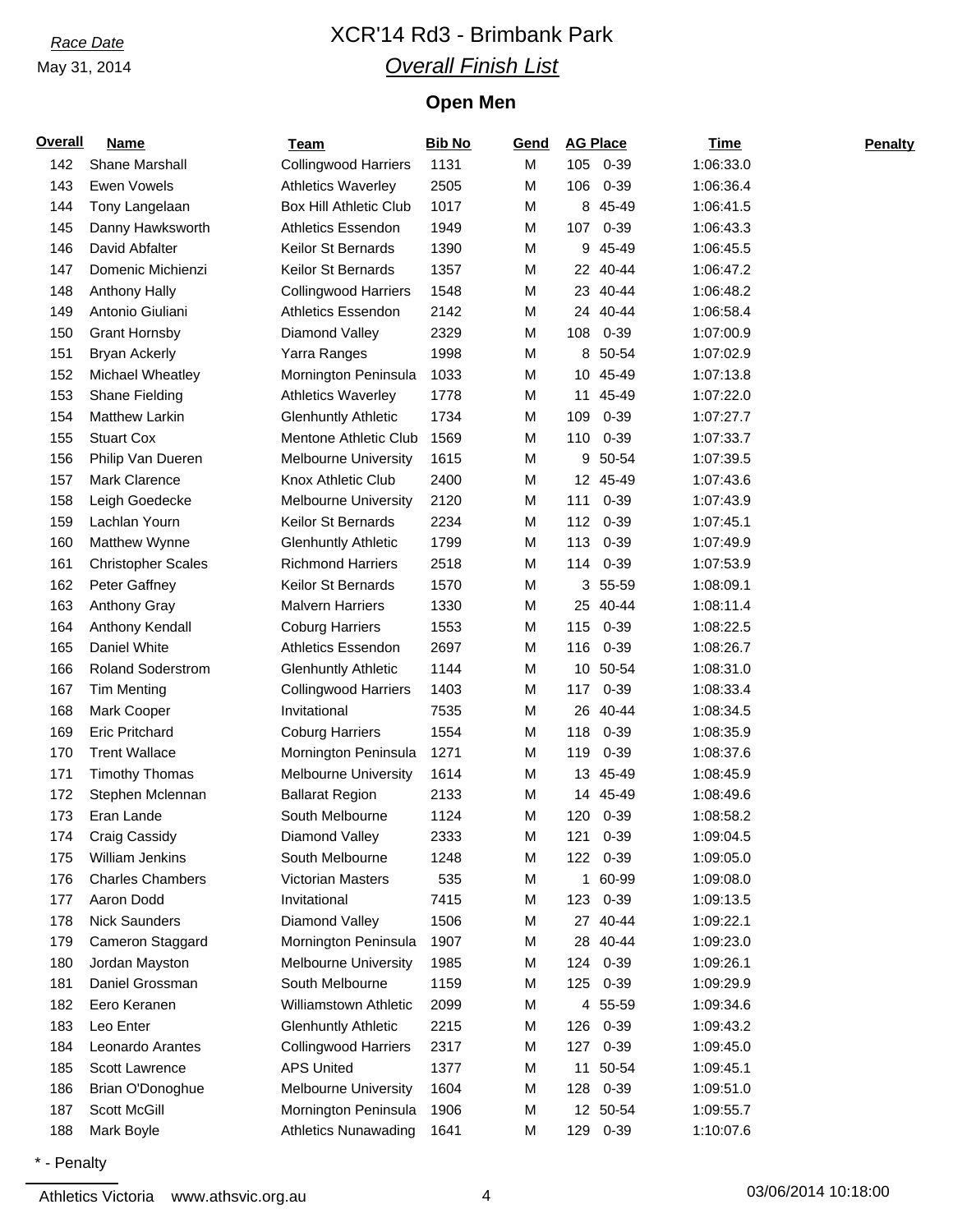# *Race Date* XCR'14 Rd3 - Brimbank Park *Overall Finish List*

## **Open Men**

| <b>Overall</b> | <b>Name</b>            | Team                          | <b>Bib No</b> | Gend |     | <b>AG Place</b> | <b>Time</b> | <b>Penalty</b> |
|----------------|------------------------|-------------------------------|---------------|------|-----|-----------------|-------------|----------------|
| 189            | Steven Simmons         | <b>Collingwood Harriers</b>   | 1295          | M    |     | 130 0-39        | 1:10:08.0   |                |
| 190            | <b>Andrew Ross</b>     | <b>Glenhuntly Athletic</b>    | 1142          | M    |     | 13 50-54        | 1:10:10.6   |                |
| 191            | Thai Phan              | <b>Collingwood Harriers</b>   | 1964          | M    | 131 | $0 - 39$        | 1:10:13.8   |                |
| 192            | Michael Manongdo       | South Melbourne               | 1349          | M    | 132 | $0 - 39$        | 1:10:18.5   |                |
| 193            | Michael Harvey         | <b>Athletics Waverley</b>     | 1618          | M    | 14  | 50-54           | 1:10:26.5   |                |
| 194            | Peter Stefanos         | <b>Box Hill Athletic Club</b> | 1176          | M    |     | 15 45-49        | 1:10:43.8   |                |
| 195            | <b>Vincent Duffy</b>   | <b>Ballarat Region</b>        | 1211          | M    | 5   | 55-59           | 1:10:47.4   |                |
| 196            | <b>Tim Holloway</b>    | <b>Coburg Harriers</b>        | 1552          | M    | 29  | 40-44           | 1:10:48.4   |                |
| 197            | Michael Silvester      | South Melbourne               | 1113          | M    | 30  | 40-44           | 1:10:50.2   |                |
| 198            | <b>Benjamin Bailey</b> | Casey Cardinia                | 305           | M    | 133 | $0 - 39$        | 1:10:52.7   |                |
| 199            | <b>Steven Williams</b> | <b>Malvern Harriers</b>       | 1239          | M    | 15  | 50-54           | 1:11:01.4   |                |
| 200            | Daniel Sneyders        | <b>Western Athletics</b>      | 2143          | M    | 134 | $0 - 39$        | 1:11:02.2   |                |
| 201            | Jonathon Little        | <b>Richmond Harriers</b>      | 2377          | M    | 135 | $0 - 39$        | 1:11:02.7   |                |
| 202            | Graeme Olden           | <b>Box Hill Athletic Club</b> | 1149          | M    |     | 16 45-49        | 1:11:06.3   |                |
| 203            | Neil Brennan           | Mentone Athletic Club         | 2123          | M    | 136 | $0 - 39$        | 1:11:15.9   |                |
| 204            | Michael Ryan           | <b>Glenhuntly Athletic</b>    | 1373          | M    |     | 16 50-54        | 1:11:21.2   |                |
| 205            | Christopher Waldron    | <b>Collingwood Harriers</b>   | 1818          | M    |     | 17 45-49        | 1:11:27.5   |                |
| 206            | Aidan Rich             | Invitational                  | 7220          | M    | 137 | $0 - 39$        | 1:11:29.3   |                |
| 207            | <b>Andrew Scott</b>    | Invitational                  | 7414          | M    |     | 18 45-49        | 1:11:41.1   |                |
| 208            | Dale Nardella          | <b>Collingwood Harriers</b>   | 2652          | M    | 138 | $0 - 39$        | 1:11:42.6   |                |
| 209            | John Kondogonis        | Keilor St Bernards            | 1660          | M    | 17  | 50-54           | 1:11:44.3   |                |
| 210            | Chris Wardlaw          | <b>Glenhuntly Athletic</b>    | 1875          | M    |     | 2 60-99         | 1:11:45.4   |                |
| 211            | Brock Hogan            | Knox Athletic Club            | 2359          | M    | 139 | $0 - 39$        | 1:11:59.7   |                |
| 212            | Phillip McLennan       | <b>Ballarat Region</b>        | 1547          | M    | 19  | 45-49           | 1:12:08.7   |                |
| 213            | <b>Mark Kelly</b>      | <b>Coburg Harriers</b>        | 2319          | M    |     | 18 50-54        | 1:12:08.8   |                |
| 214            | Peter Black            | Victorian Masters             | 1685          | M    | 6   | 55-59           | 1:12:09.9   |                |
| 215            | Philip Champion        | Diamond Valley                | 1422          | M    |     | 20 45-49        | 1:12:22.5   |                |
| 216            | <b>Andrew Mill</b>     | <b>Williamstown Athletic</b>  | 2571          | M    |     | 31 40-44        | 1:12:27.5   |                |
| 217            | Aaron Little           | <b>APS United</b>             | 2339          | M    | 140 | $0 - 39$        | 1:12:37.6   |                |
| 218            | Jeffrey Broderick      | <b>Athletics Nunawading</b>   | 2098          | M    |     | 7 55-59         | 1:12:41.1   |                |
| 219            | Flynn Boyle            | <b>Traralgon Harriers</b>     | 1448          | M    | 141 | $0 - 39$        | 1:12:41.2   |                |
| 220            | Sarah Martin           | <b>Collingwood Harriers</b>   | 2183          | F    | 1   | $0 - 39$        | 1:12:41.3   |                |
| 221            | Derek Couper           | Mentone Athletic Club         | 1432          | M    | 21  | 45-49           | 1:13:18.2   |                |
| 222            | Kieran Leonard         | <b>Williamstown Athletic</b>  | 2043          | M    | 142 | 0-39            | 1:13:23.8   |                |
| 223            | Shane Davin            | <b>Glenhuntly Athletic</b>    | 1273          | M    | 143 | $0 - 39$        | 1:13:31.9   |                |
| 224            | Antony Van Eeten       | <b>APS United</b>             | 2014          | M    | 144 | $0 - 39$        | 1:13:41.8   |                |
| 225            | <b>Patrick Clarke</b>  | Diamond Valley                | 2159          | M    |     | 22 45-49        | 1:13:49.7   |                |
| 226            | <b>Terry Pearce</b>    | Williamstown Athletic         | 1600          | M    |     | 8 55-59         | 1:13:51.6   |                |
| 227            | David Seeds            | Yarra Ranges                  | 2053          | M    |     | 19 50-54        | 1:13:53.6   |                |
| 228            | Paul Shortis           | <b>Melbourne University</b>   | 1613          | M    | 145 | $0 - 39$        | 1:13:54.5   |                |
| 229            | Gary O'Dwyer           | <b>Coburg Harriers</b>        | 1725          | M    | 9   | 55-59           | 1:14:00.4   |                |
| 230            | lan Twite              | <b>Traralgon Harriers</b>     | 1254          | M    |     | 10 55-59        | 1:14:03.4   |                |
| 231            | Peter Ramsay           | South Melbourne               | 1344          | M    | 11  | 55-59           | 1:14:04.6   |                |
| 232            | Andrew McKenzie        | Diamond Valley                | 1937          | M    |     | 23 45-49        | 1:14:19.8   |                |
| 233            | Owen Leggett           | Keilor St Bernards            | 1690          | M    | 146 | $0 - 39$        | 1:14:28.4   |                |
| 234            | Christopher Allan      | <b>Glenhuntly Athletic</b>    | 1621          | M    |     | 32 40-44        | 1:14:34.2   |                |
| 235            | Peter Cashin           | <b>Western Athletics</b>      | 1055          | M    |     | 12 55-59        | 1:14:35.6   |                |
|                |                        |                               |               |      |     |                 |             |                |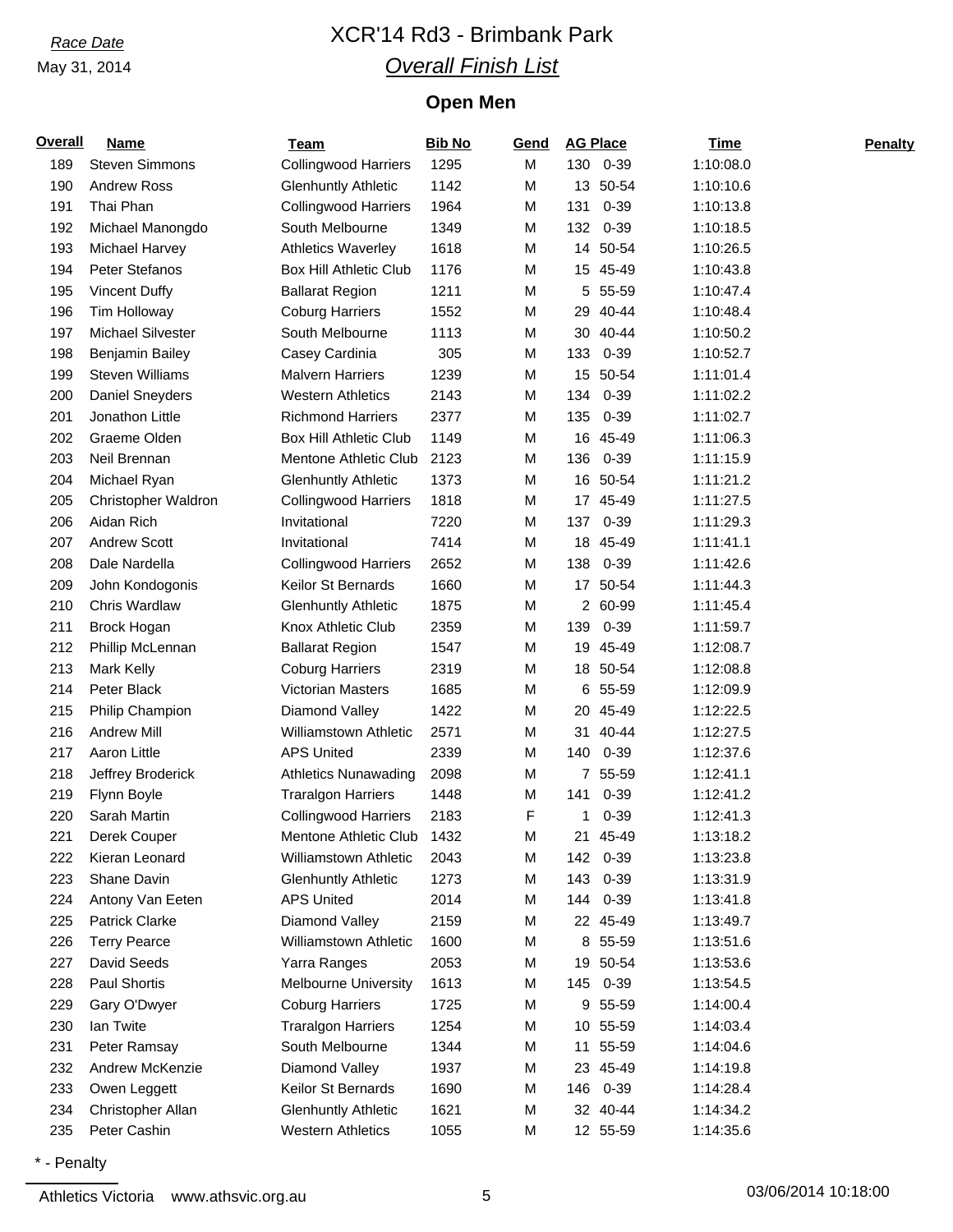# *Race Date* XCR'14 Rd3 - Brimbank Park *Overall Finish List*

## **Open Men**

| <b>Overall</b> | <b>Name</b>           | Team                          | <b>Bib No</b> | Gend |     | <b>AG Place</b> | Time      | <b>Penalty</b> |
|----------------|-----------------------|-------------------------------|---------------|------|-----|-----------------|-----------|----------------|
| 236            | Ashley Snowden        | <b>Malvern Harriers</b>       | 2037          | M    |     | 33 40-44        | 1:14:45.8 |                |
| 237            | Michael McNamara      | <b>Malvern Harriers</b>       | 1238          | M    |     | 34 40-44        | 1:14:50.1 |                |
| 238            | David Spackman        | <b>Glenhuntly Athletic</b>    | 1908          | M    |     | 35 40-44        | 1:14:56.4 |                |
| 239            | Christopher O'Connor  | <b>Box Hill Athletic Club</b> | 1151          | M    | 20  | 50-54           | 1:15:02.7 |                |
| 240            | Norman Marshall       | <b>Athletics Nunawading</b>   | 2654          | M    | 13  | 55-59           | 1:15:09.7 |                |
| 241            | David Rowell          | <b>Frankston Athletic</b>     | 1808          | M    | 147 | $0 - 39$        | 1:15:17.2 |                |
| 242            | <b>Robert Meek</b>    | <b>APS United</b>             | 1837          | M    | 21  | 50-54           | 1:15:22.9 |                |
| 243            | <b>Adrian Murphy</b>  | <b>Collingwood Harriers</b>   | 2137          | M    |     | 22 50-54        | 1:15:33.2 |                |
| 244            | <b>Gregory Moore</b>  | Keilor St Bernards            | 1497          | M    |     | 3 60-99         | 1:15:38.0 |                |
| 245            | <b>Clinton Fraser</b> | Mornington Peninsula          | 1903          | M    |     | 36 40-44        | 1:15:39.7 |                |
| 246            | James Dennis          | <b>Athletics Nunawading</b>   | 2107          | M    | 148 | $0 - 39$        | 1:15:40.5 |                |
| 247            | Jeffrey Wright        | Knox Athletic Club            | 2150          | M    | 14  | 55-59           | 1:15:41.2 |                |
| 248            | Joseph Murphy         | <b>Glenhuntly Athletic</b>    | 1632          | M    | 15  | 55-59           | 1:15:46.0 |                |
| 249            | <b>William Sheils</b> | <b>Collingwood Harriers</b>   | 2127          | M    | 149 | $0 - 39$        | 1:15:46.3 |                |
| 250            | John Crameri          | <b>Collingwood Harriers</b>   | 1129          | M    |     | 23 50-54        | 1:15:47.3 |                |
| 251            | Alan Hammond          | <b>Western Athletics</b>      | 2434          | M    | 4   | 60-99           | 1:15:47.6 |                |
| 252            | Robin Broberg         | Diamond Valley                | 2158          | M    | 5   | 60-99           | 1:15:50.4 |                |
| 253            | Fredrik Holmgard      | Invitational                  | 7226          | M    | 150 | $0 - 39$        | 1:15:52.4 |                |
| 254            | Peter Gaunt           | <b>Collingwood Harriers</b>   | 1161          | M    |     | 24 50-54        | 1:15:58.4 |                |
| 255            | Peter Vernon          | Athletics Essendon            | 1813          | M    |     | 25 50-54        | 1:16:14.2 |                |
| 256            | <b>Brian Anderson</b> | Athletics Essendon            | 1756          | M    |     | 16 55-59        | 1:16:14.8 |                |
| 257            | Daryl Standfield      | <b>Collingwood Harriers</b>   | 1177          | M    |     | 37 40-44        | 1:16:15.9 |                |
| 258            | Jack Verstraten       | Geelong Region                | 1585          | M    |     | 26 50-54        | 1:16:17.5 |                |
| 259            | Doug Sandiford        | <b>Richmond Harriers</b>      | 1741          | M    |     | 17 55-59        | 1:16:18.4 |                |
| 260            | lan Henderson         | <b>Glenhuntly Athletic</b>    | 2049          | M    | 38  | 40-44           | 1:16:20.2 |                |
| 261            | Michael Papp          | <b>Athletics Nunawading</b>   | 1496          | M    | 151 | $0 - 39$        | 1:16:26.9 |                |
| 262            | Tony Sacco            | <b>Coburg Harriers</b>        | 1979          | M    | 39  | 40-44           | 1:16:56.0 |                |
| 263            | <b>Travis White</b>   | <b>Traralgon Harriers</b>     | 2063          | M    | 152 | $0 - 39$        | 1:16:56.4 |                |
| 264            | Jamie Strudley        | Yarra Ranges                  | 1166          | M    |     | 24 45-49        | 1:17:04.2 |                |
| 265            | <b>Brett Anthony</b>  | Mornington Peninsula          | 1503          | M    | 153 | $0 - 39$        | 1:17:08.9 |                |
| 266            | Paul Thomas           | Williamstown Athletic         | 1871          | M    |     | 18 55-59        | 1:17:14.9 |                |
| 267            | Kenneth Duxbury       | <b>Collingwood Harriers</b>   | 1966          | M    |     | 6 60-99         | 1:17:18.3 |                |
| 268            | Adam Hannah           | Melbourne University          | 1753          | M    | 154 | $0 - 39$        | 1:17:27.9 |                |
| 269            | <b>Ernie Stewart</b>  | Oakleigh Athletic Club        | 2010          | M    |     | 7 60-99         | 1:17:42.1 |                |
| 270            | Zachary Nowell        | Williamstown Athletic         | 2431          | M    | 155 | $0 - 39$        | 1:18:04.3 |                |
| 271            | Malcolm Wellington    | Athletics Essendon            | 1134          | M    |     | 27 50-54        | 1:18:07.2 |                |
| 272            | Duncan Knox           | Athletics Essendon            | 1707          | M    | 28  | 50-54           | 1:18:13.0 |                |
| 273            | Peter Risk            | <b>Richmond Harriers</b>      | 1203          | M    |     | 19 55-59        | 1:18:22.9 |                |
| 274            | <b>Gerard Thrall</b>  | Yarra Ranges                  | 1973          | M    |     | 25 45-49        | 1:18:35.7 |                |
| 275            | Peter Moore           | <b>Richmond Harriers</b>      | 1368          | M    | 8   | 60-99           | 1:18:36.9 |                |
| 276            | <b>Glyn Davies</b>    | Invitational                  | 7537          | M    | 156 | $0 - 39$        | 1:18:47.0 |                |
| 277            | Gary Blake            | <b>Coburg Harriers</b>        | 1991          | M    |     | 20 55-59        | 1:18:49.4 |                |
| 278            | <b>Tony Dell</b>      | <b>Richmond Harriers</b>      | 1022          | M    | 29  | 50-54           | 1:18:50.9 |                |
| 279            | Philip Verrocchi      | <b>Athletics Nunawading</b>   | 1073          | M    | 157 | $0 - 39$        | 1:18:58.9 |                |
| 280            | Stephen Reid          | Knox Athletic Club            | 1258          | M    |     | 26 45-49        | 1:19:14.5 |                |
| 281            | Adrian Lyness         | Casey Cardinia                | 1791          | M    | 40  | 40-44           | 1:19:17.7 |                |
| 282            | <b>Brett Eastwood</b> | <b>Collingwood Harriers</b>   | 2182          | M    |     | 41 40-44        | 1:19:17.8 |                |
|                |                       |                               |               |      |     |                 |           |                |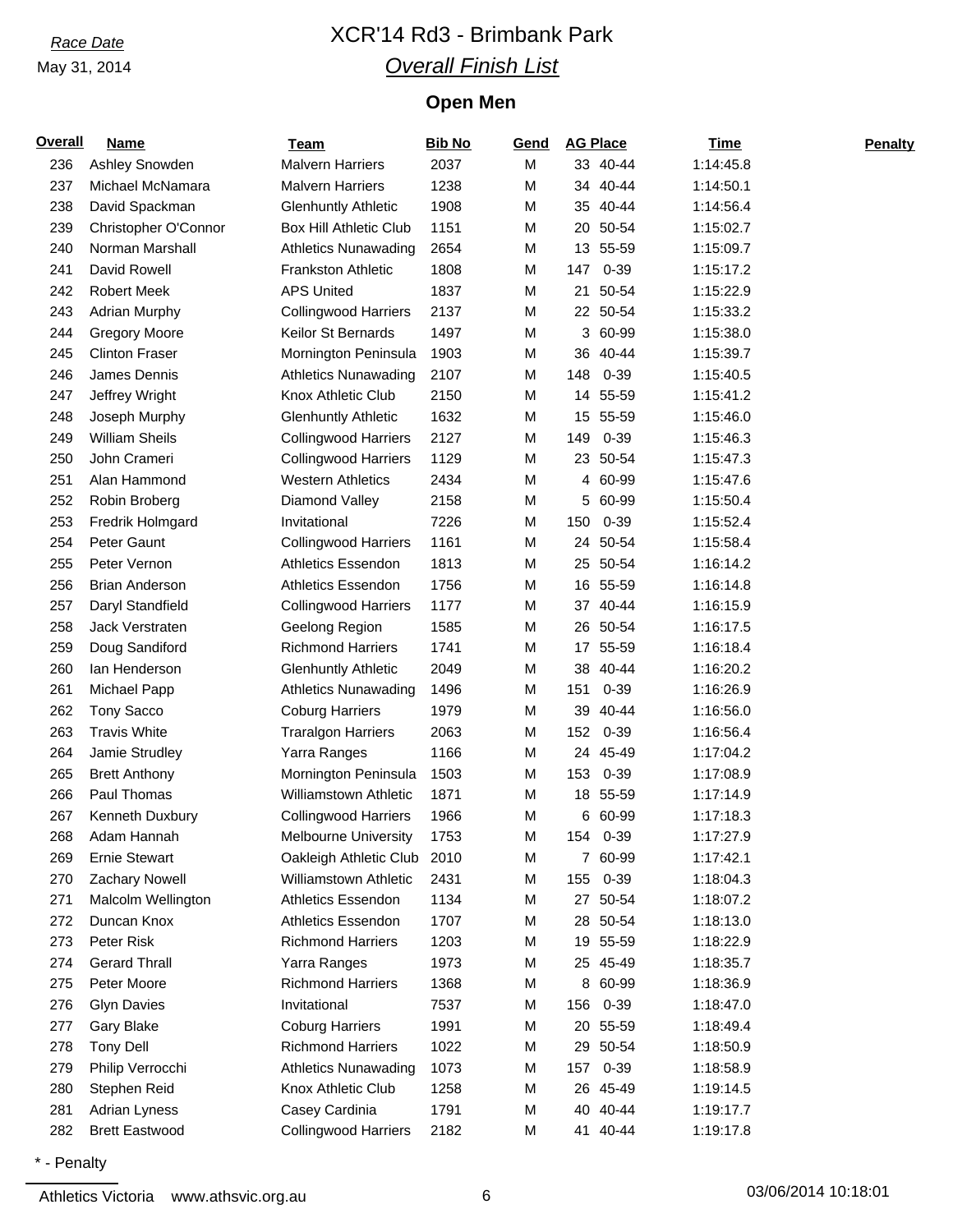# *Race Date* XCR'14 Rd3 - Brimbank Park *Overall Finish List*

## **Open Men**

| <b>Overall</b> | <b>Name</b>               | Team                         | <b>Bib No</b> | Gend |     | <b>AG Place</b> | <b>Time</b> | <b>Penalty</b> |
|----------------|---------------------------|------------------------------|---------------|------|-----|-----------------|-------------|----------------|
| 283            | <b>Christopher Murphy</b> | <b>Glenhuntly Athletic</b>   | 1375          | M    |     | 21 55-59        | 1:19:28.5   |                |
| 284            | David Laven               | Yarra Ranges                 | 1312          | M    |     | 27 45-49        | 1:19:36.5   |                |
| 285            | Alexander Stewart         | <b>Glenhuntly Athletic</b>   | 2066          | M    | 158 | $0 - 39$        | 1:19:40.4   |                |
| 286            | Mark Anderson             | <b>APS United</b>            | 2426          | M    |     | 28 45-49        | 1:19:47.5   |                |
| 287            | Lyndon Loader             | <b>Glenhuntly Athletic</b>   | 2554          | M    |     | 42 40-44        | 1:19:53.5   |                |
| 288            | Warren Holst              | <b>Athletics Waverley</b>    | 2290          | M    |     | 30 50-54        | 1:20:02.6   |                |
| 289            | Len Johnson               | <b>Glenhuntly Athletic</b>   | 1274          | M    | 9   | 60-99           | 1:20:10.5   |                |
| 290            | Sam Osman                 | Knox Athletic Club           | 2148          | M    | 159 | $0 - 39$        | 1:20:17.8   |                |
| 291            | <b>Bruce Wilson</b>       | <b>APS United</b>            | 2490          | M    |     | 10 60-99        | 1:20:44.0   |                |
| 292            | Stephen Glover            | <b>Western Athletics</b>     | 1484          | M    | 43  | 40-44           | 1:20:47.8   |                |
| 293            | Alfonso Grillo            | Invitational                 | 7534          | M    | 160 | $0 - 39$        | 1:21:00.9   |                |
| 294            | <b>Craig Servinis</b>     | <b>Collingwood Harriers</b>  | 1961          | M    | 161 | $0 - 39$        | 1:21:05.6   |                |
| 295            | Dan Halliday              | <b>Malvern Harriers</b>      | 1236          | M    |     | 44 40-44        | 1:21:21.2   |                |
| 296            | Mark Capes                | <b>Coburg Harriers</b>       | 2566          | M    | 31  | 50-54           | 1:21:32.4   |                |
| 297            | <b>Travis McIntosh</b>    | Ivanhoe Harriers             | 2694          | M    | 45  | 40-44           | 1:21:49.4   |                |
| 298            | John Moloney              | Keilor St Bernards           | 2496          | M    | 11  | 60-99           | 1:21:50.3 * | 39:43          |
| 299            | John Nicola               | <b>Williamstown Athletic</b> | 1599          | M    |     | 32 50-54        | 1:22:27.8   |                |
| 300            | Tony Brain                | <b>Melbourne University</b>  | 1617          | M    | 29  | 45-49           | 1:22:42.6   |                |
| 301            | Aaron Heaney              | Athletics Essendon           | 1395          | M    |     | 46 40-44        | 1:23:03.1   |                |
| 302            | Nine Mok                  | Invitational                 | 7536          | M    | 162 | $0 - 39$        | 1:23:09.5   |                |
| 303            | <b>Andrew Nagle</b>       | <b>St Stephens Harriers</b>  | 2557          | M    | 163 | $0 - 39$        | 1:23:14.2   |                |
| 304            | Craig Couper              | <b>Athletics Waverley</b>    | 1777          | M    |     | 33 50-54        | 1:23:20.3   |                |
| 305            | Luke Toomey               | Knox Athletic Club           | 1765          | M    | 164 | $0 - 39$        | 1:23:26.2   |                |
| 306            | Darran Hill               | <b>Athletics Essendon</b>    | 2429          | M    | 165 | $0 - 39$        | 1:23:30.5   |                |
| 307            | Paul Currie               | Keilor St Bernards           | 2233          | M    |     | 34 50-54        | 1:23:58.9   |                |
| 308            | <b>Phillip Dunstone</b>   | <b>Western Athletics</b>     | 1056          | M    |     | 30 45-49        | 1:24:01.9   |                |
| 309            | Murray Lawrence           | <b>Richmond Harriers</b>     | 2132          | M    |     | 12 60-99        | 1:24:13.0   |                |
| 310            | Ben Mudie                 | <b>Western Athletics</b>     | 1126          | M    | 166 | $0 - 39$        | 1:24:22.3   |                |
| 311            | Nick Boustead             | <b>Collingwood Harriers</b>  | 1965          | M    | 167 | $0 - 39$        | 1:24:34.0   |                |
| 312            | Spase Veljanovski         | Athletics Essendon           | 2583          | M    | 31  | 45-49           | 1:24:35.4   |                |
| 313            | Greg Luck                 | Diamond Valley               | 1425          | M    |     | 35 50-54        | 1:24:38.2   |                |
| 314            | Peter Dodgshun            | <b>APS United</b>            | 1048          | M    |     | 13 60-99        | 1:24:39.8   |                |
| 315            | Adam McCann               | <b>Athletics Nunawading</b>  | 1045          | M    | 168 | $0 - 39$        | 1:25:07.4   |                |
| 316            | <b>Humphrey Enter</b>     | <b>Glenhuntly Athletic</b>   | 2214          | M    |     | 22 55-59        | 1:25:08.7   |                |
| 317            | Michael Kipp              | <b>St Stephens Harriers</b>  | 1787          | M    | 169 | $0 - 39$        | 1:25:18.1   |                |
| 318            | Danny Maher               | Frankston Athletic           | 1731          | M    |     | 32 45-49        | 1:25:26.5   |                |
| 319            | <b>Tim Crosbie</b>        | South Coast Athletics        | 1001          | M    |     | 36 50-54        | 1:25:35.1   |                |
| 320            | Craig Hewitson            | Yarra Ranges                 | 1165          | M    |     | 47 40-44        | 1:25:40.9   |                |
| 321            | David Stevens             | Box Hill Athletic Club       | 1878          | M    |     | 37 50-54        | 1:26:06.3   |                |
| 322            | Nicholas O'Neill          | <b>APS United</b>            | 1418          | M    | 48  | 40-44           | 1:26:12.3   |                |
| 323            | Peter Samon               | Geelong Region               | 1761          | M    |     | 33 45-49        | 1:26:18.1   |                |
| 324            | <b>Brett Ford</b>         | <b>Collingwood Harriers</b>  | 1292          | M    | 49  | 40-44           | 1:27:13.9   |                |
| 325            | Greg Berti                | <b>Malvern Harriers</b>      | 1460          | М    |     | 38 50-54        | 1:27:23.3   |                |
| 326            | Duncan Sinclair           | South Melbourne              | 1397          | M    |     | 50 40-44        | 1:27:26.2   |                |
| 327            | David Jones               | Athletics Essendon           | 1752          | M    |     | 14 60-99        | 1:28:11.5   |                |
| 328            | Gregory Payne             | South Melbourne              | 1352          | M    |     | 15 60-99        | 1:28:52.9   |                |
| 329            | Nick Antonopoulos         | Doncaster Athletic           | 1893          | M    |     | 170 0-39        | 1:29:03.3   |                |